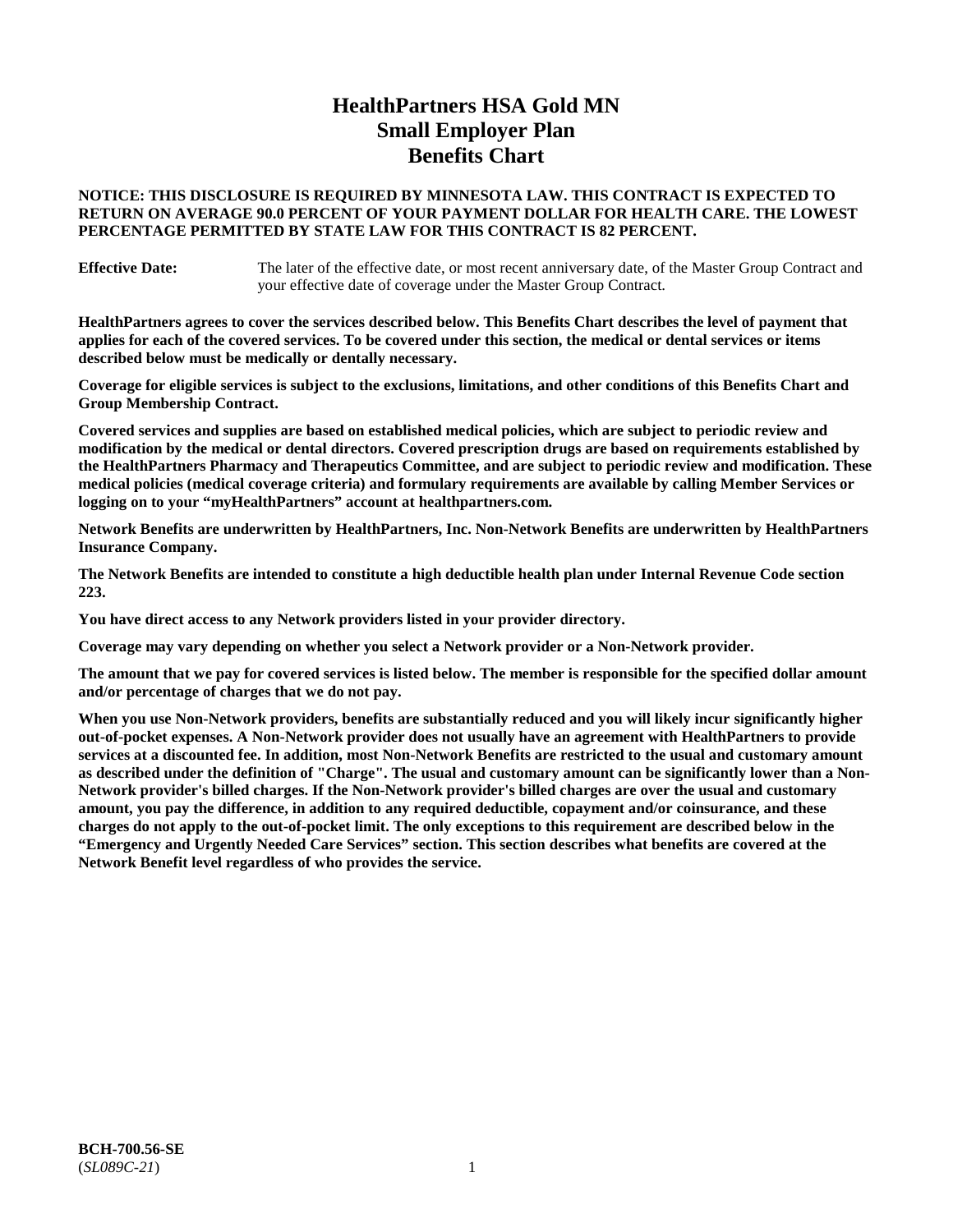# **These definitions apply to this Benefits Chart. They also apply to the Contract.**

| <b>Biosimilar Drugs:</b> | A prescription drug, approved by the Food and Drug Administration (FDA), that the FDA has<br>determined is biosimilar to and interchangeable with a biological brand name drug. Biosimilar<br>drugs are not considered generic drugs and are not covered under the generic drug benefit.                                                                                                                                                                                                                                                                                                                                           |
|--------------------------|------------------------------------------------------------------------------------------------------------------------------------------------------------------------------------------------------------------------------------------------------------------------------------------------------------------------------------------------------------------------------------------------------------------------------------------------------------------------------------------------------------------------------------------------------------------------------------------------------------------------------------|
| <b>Brand Name Drug:</b>  | A prescription drug, approved by the Food and Drug Administration (FDA), that is manufactured,<br>sold, or licensed for sale under a trademark by the pharmaceutical company that originally<br>researched and developed the drug. Brand name drugs have the same active-ingredient formula as<br>the generic version of the drug. However, generic drugs are manufactured and sold by other drug<br>manufacturers and are generally not available until after the patent on the brand name drug has<br>expired. A few brand name drugs may be covered at the generic drug benefit level if this is<br>indicated on the formulary. |
| <b>Calendar Year:</b>    | This is the 12-month period beginning 12:01 A.M. Central Time, on January 1, and ending 12:00<br>A.M. Central Time of the next following December 31.                                                                                                                                                                                                                                                                                                                                                                                                                                                                              |
| <b>Charge:</b>           | For covered services delivered by participating network providers, this is the provider's discounted<br>charge for a given medical/surgical service, procedure or item.                                                                                                                                                                                                                                                                                                                                                                                                                                                            |
|                          | For covered services delivered by non-network providers, a contracted rate may apply if such<br>arrangement is available to HealthPartners.                                                                                                                                                                                                                                                                                                                                                                                                                                                                                        |
|                          | For the Usual and Customary charge for covered services delivered by non-network providers, our<br>payment is calculated using one of the following options to be determined at HealthPartners'<br>discretion: 1) a percentage of the Medicare fee schedule; 2) a comparable schedule if the services<br>is not on the Medicare fee schedule; 3) a commercially reasonable rate for such service.                                                                                                                                                                                                                                  |
|                          | The Usual and Customary Charge is the maximum amount allowed that we consider in the<br>calculation of the payment of charges incurred for certain covered services. You must pay for any<br>charges above the usual and customary charge, and they do not apply to the out-of-pocket limit.                                                                                                                                                                                                                                                                                                                                       |
|                          | A charge is incurred for covered ambulatory medical and surgical services, on the date the service<br>or item is provided. A charge is incurred for covered inpatient services, on the date of admission to<br>a hospital. To be covered, a charge must be incurred on or after the member's effective date and<br>on or before the termination date.                                                                                                                                                                                                                                                                              |
| Copayment/Coinsurance:   | The specified dollar amount, or percentage, of charges incurred for covered services, which we do<br>not pay, but which a member must pay, each time a member receives certain medical services,<br>procedures or items. Our payment for those covered services or items begins after the copayment<br>or coinsurance is satisfied. Covered services or items requiring a copayment or coinsurance are<br>specified in this Benefits Chart.                                                                                                                                                                                        |
|                          | For services provided by a network provider:                                                                                                                                                                                                                                                                                                                                                                                                                                                                                                                                                                                       |
|                          | An amount which is listed as a flat dollar copayment is applied to a network provider's discounted<br>charges for a given service. However, if the network provider's discounted charge for a service or<br>item is less than the flat dollar copayment, you will pay the network provider's discounted charge.<br>An amount which is listed as a percentage of charges or coinsurance is based on the network<br>provider's discounted charges, calculated at the time the claim is processed, which may include an<br>agreed upon fee schedule rate for case rate or withhold arrangements.                                      |
|                          | For services provided by a non-network provider:                                                                                                                                                                                                                                                                                                                                                                                                                                                                                                                                                                                   |
|                          | Any copayment or coinsurance is applied to the lesser of the provider's charges or the usual and<br>customary charge for a service.                                                                                                                                                                                                                                                                                                                                                                                                                                                                                                |
|                          | A copayment or coinsurance is due at the time a service is provided, or when billed by the<br>provider. The copayment or coinsurance applicable for a scheduled visit with a network provider<br>will be collected for each visit, late cancellation and failed appointment. Services may not be<br>withheld for failure to pay a deductible or coinsurance at or prior to the time of service.                                                                                                                                                                                                                                    |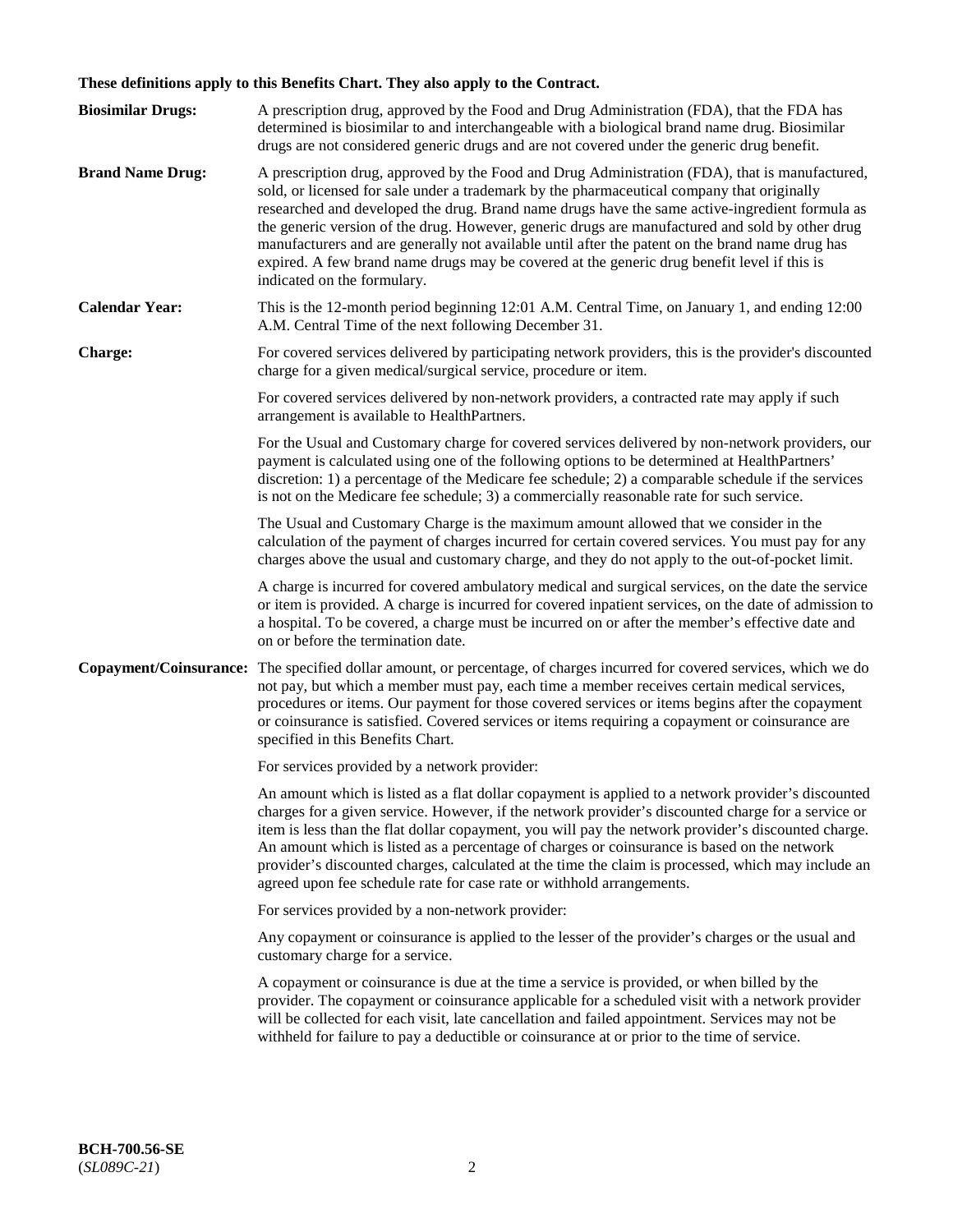| Deductible:       | The specified dollar amount of charges incurred for covered services, which we do not pay, but a<br>member or a family has to pay first in a calendar year. Our payment for those services or items<br>begins after the deductible is satisfied. For network providers, the amount of the charges that apply<br>to the deductible are based on the network provider's discounted charges, calculated at the time<br>the claim is processed, which may include an agreed upon fee schedule rate for case rate or<br>withhold arrangements. For non-network providers, the amount of charges that apply to the<br>deductible are the lesser of the provider's charges or the usual and customary charge for a service.                                                                                                                                                                                                                                                                                                                                                                                                                                                                                                                                             |
|-------------------|------------------------------------------------------------------------------------------------------------------------------------------------------------------------------------------------------------------------------------------------------------------------------------------------------------------------------------------------------------------------------------------------------------------------------------------------------------------------------------------------------------------------------------------------------------------------------------------------------------------------------------------------------------------------------------------------------------------------------------------------------------------------------------------------------------------------------------------------------------------------------------------------------------------------------------------------------------------------------------------------------------------------------------------------------------------------------------------------------------------------------------------------------------------------------------------------------------------------------------------------------------------|
|                   | Any amounts paid or reimbursed by a third party, including but not limited to: point of service<br>rebates, manufacturer coupons, manufacturer debit cards or other forms of direct reimbursement to<br>a member for a product or service, will not apply toward your deductible, to the extent permitted<br>under state and federal law.                                                                                                                                                                                                                                                                                                                                                                                                                                                                                                                                                                                                                                                                                                                                                                                                                                                                                                                        |
|                   | Your plan has an embedded deductible. This means once a member meets the individual<br>deductible, the plan begins paying benefits for that person. If two or more members of the family<br>meet the family deductible, the plan begins paying benefits for all members of the family,<br>regardless of whether each member has met the individual deductible. However, a member may<br>not contribute more than the individual deductible toward the family deductible.                                                                                                                                                                                                                                                                                                                                                                                                                                                                                                                                                                                                                                                                                                                                                                                         |
|                   | All services are subject to the deductible unless otherwise indicated below in this Benefits Chart.                                                                                                                                                                                                                                                                                                                                                                                                                                                                                                                                                                                                                                                                                                                                                                                                                                                                                                                                                                                                                                                                                                                                                              |
| <b>Formulary:</b> | This is a current list, which may be revised from time to time, of formulary prescription drugs,<br>medications, equipment and supplies covered by us as indicated in the Benefits Chart which are<br>covered at the highest benefit level. Some drugs may require prior authorization to be covered as<br>formulary drugs. You may be granted an exception to the formulary that is available to you upon<br>request. These guidelines and procedures include exceptions to the formulary for anti-psychotic<br>prescription drugs prescribed to treat emotional disturbances or mental illness if your health care<br>provider (1) indicates to the dispensing pharmacist, orally or in writing, that the prescription must<br>be dispensed as indicated and (2) certifies in writing to us that the prescribed drug will best treat<br>your condition. Also, you may continue to receive certain non-formulary prescription drugs for<br>diagnosed mental illness or emotional disturbance when our formulary changes or you change<br>health plans for up to one year following the change. We also have written guidelines and<br>procedures for granting formulary exceptions for other drugs that are available to you upon request<br>or on our website. |
|                   | HMO Formulary Exception Process (including antipsychotic drugs). If you are prescribed a<br>drug, we must promptly grant you an exception to our formulary when your health care provider<br>indicates to us that:                                                                                                                                                                                                                                                                                                                                                                                                                                                                                                                                                                                                                                                                                                                                                                                                                                                                                                                                                                                                                                               |
|                   | (1) the formulary drug causes an adverse reaction to the patient;<br>(2) the formulary drug is contraindicated for the patient; or<br>(3) the health care provider demonstrates that the prescription drug must be dispensed as written<br>to provide maximum medical benefit to the patient.                                                                                                                                                                                                                                                                                                                                                                                                                                                                                                                                                                                                                                                                                                                                                                                                                                                                                                                                                                    |
|                   | The formulary, and information on drugs that require authorization, are available by calling<br>Member Services or logging on to your "myHealthPartners" account at healthpartners.com.                                                                                                                                                                                                                                                                                                                                                                                                                                                                                                                                                                                                                                                                                                                                                                                                                                                                                                                                                                                                                                                                          |
|                   | Formulary Changes. The formulary may change throughout the year. If you are affected by a<br>formulary change, you will receive at least 30 days' advanced notice of that change, and you<br>may request a formulary exception.                                                                                                                                                                                                                                                                                                                                                                                                                                                                                                                                                                                                                                                                                                                                                                                                                                                                                                                                                                                                                                  |
|                   |                                                                                                                                                                                                                                                                                                                                                                                                                                                                                                                                                                                                                                                                                                                                                                                                                                                                                                                                                                                                                                                                                                                                                                                                                                                                  |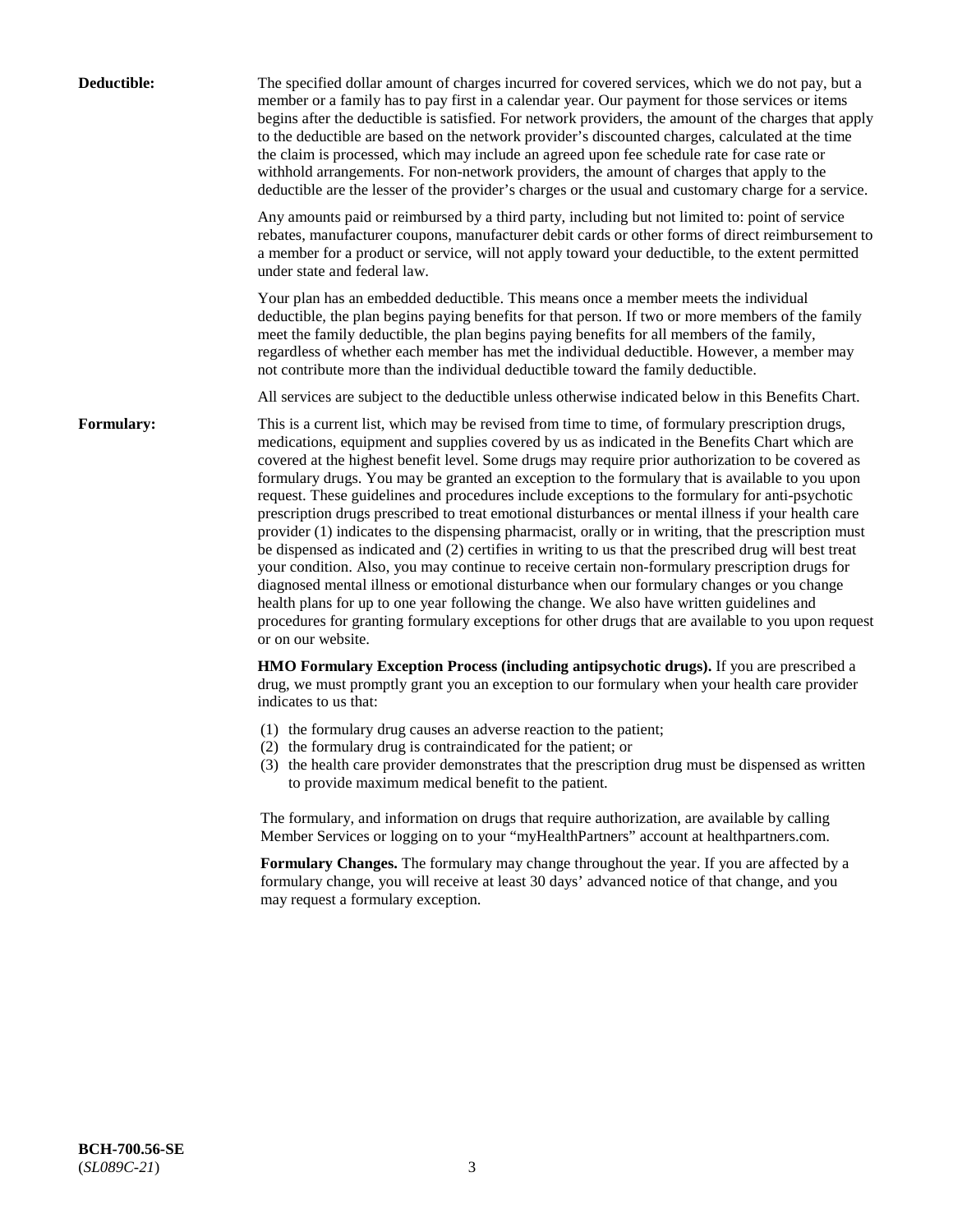## **Federal Formulary Exception Process:**

If you are prescribed a drug that is not included on the formulary and your plan does not cover nonformulary drugs, you, your designee or your prescribing physician may request a review through our formulary exception process, which includes external review. This process is described below.

- **1. Standard Exception Request.** If your provider prescribes a drug that is not on our formulary, you may submit a standard exception request. If you, your designee or your prescribing provider submit a standard exception request, we must make our coverage determination and notify you within 72 hours of our receipt of the request. If we grant the exception to cover the drug, we are required to cover the drug for the duration of the prescription, including refills.
- **2. Expedited Exception Request.** If your provider prescribes a drug that is not on our formulary, you may submit an expedited exception request if there are exigent circumstances. Exigent circumstances exist when you are suffering from a health condition that may seriously jeopardize your life, health, or ability to regain maximum function or when you are undergoing a current course using a nonformulary drug. If you, your designee or your prescribing provider submit an expedited exception request, we must make our coverage determination and notify you within 24 hours of our receipt of the request. If we grant the exception to cover the drug, we are required to cover the drug for the duration of the prescription, including refills. If we grant an exception based on exigent circumstances, we must cover the drug for the duration of the exigency.
- **3. Federal External Review Exception Request.** If coverage of a drug is denied after an exception request review under items 1. or 2. above, you, your designee, or your prescribing provider may request an external review exception request. If the initial request was a standard exception request, we must notify you or your designee and the prescribing provider of the coverage determination within 72 hours of our receipt of your request for external review. If the initial request was an expedited exception request, we must notify you or your designee and the prescribing provider of the coverage determination within 24 hours our receipt of your request for external review. If you are granted an exception after the external review exception request, we are required to cover the drug for the duration of the prescription, if the initial request was a standard exception request. If the initial request was an expedited exception request, we must provide coverage for the duration of the exigency.
- **4. State External Review Request.** If coverage of the drug is denied after a federal external review exception request under item 3. above, you may request an external review under the "Disputes and Complaints" section, "External Complaints Procedures" in the Group Membership Contract.
- **Generic Drug:** A prescription drug, approved by the Food and Drug Administration (FDA) that the FDA has determined is comparable to a brand name drug product in dosage form, strength, route of administration, quality, intended use and documented bioequivalence. Generally, generic drugs cost less than brand name drugs. Some brand name drugs may be covered at the generic drug benefit level if this is indicated on the formulary.
- **Non-Formulary Drug:** This is a prescription drug approved by the Food and Drug Administration (FDA) that is not on the formulary, is medically necessary and is not investigative or otherwise excluded under this Benefits Chart.
- **Out-of-Pocket Expenses:** You pay the specified copayments/coinsurance and deductibles applicable for particular services, subject to the out-of-pocket limit described below. These amounts are in addition to the monthly enrollment payments.
- **Out-of-Pocket Limit:** You pay the copayments/coinsurance and deductibles for covered services, to the individual or family out-of-pocket limit. Thereafter we cover 100% of the charges incurred for all other covered services, for the rest of the calendar year. You pay amounts greater than the out-of-pocket limit if you exceed any visit or day limits.

Non-Network Benefits above the usual and customary charge (see definition of charge above) do not apply to the out-of-pocket limit.

Non-Network benefits for transplant surgery do not apply to the out-of-pocket limit.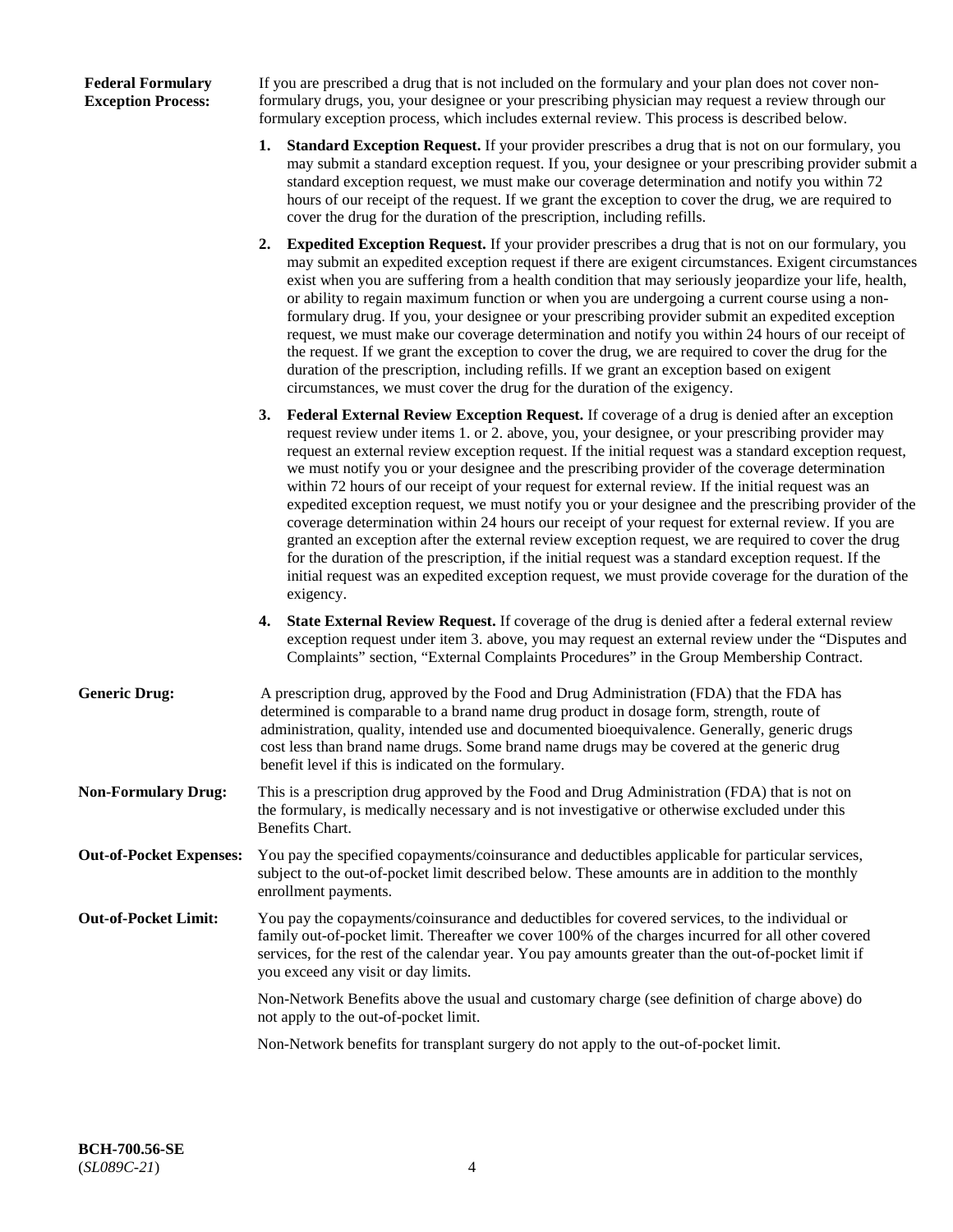|                              | Any amounts paid or reimbursed by a third party, including but not limited to: point of service<br>rebates, manufacturer coupons, manufacturer debit cards or other forms of direct reimbursement to<br>a member for a product or service, will not apply as an out of pocket expense, to the extent<br>permitted under state and federal law.                                                                                                                                                                                                                                                                                                                                                                   |
|------------------------------|------------------------------------------------------------------------------------------------------------------------------------------------------------------------------------------------------------------------------------------------------------------------------------------------------------------------------------------------------------------------------------------------------------------------------------------------------------------------------------------------------------------------------------------------------------------------------------------------------------------------------------------------------------------------------------------------------------------|
|                              | You are responsible to keep track of the out-of-pocket expenses. Contact our Member Services<br>department for assistance in determining the amount paid by the enrollee for specific eligible<br>services received. Claims for reimbursement under the out-of-pocket limit provisions are subject<br>to the same time limits and provisions described under the "Claims Provisions" section of the<br>Contract.                                                                                                                                                                                                                                                                                                 |
| <b>Preventive Drug List:</b> | The Preventive Drug List specifies certain drugs and certain diabetic supplies that are eligible to<br>be covered without being subject to your deductible under federal HSA rules. This is a current list,<br>which may be revised from time to time, of certain formulary preventive prescription drugs and<br>certain diabetic supplies, covered under the Plan as indicated in the Benefits Chart. This list does<br>not include preventive drugs that we are required to cover at 100%, not subject to your deductible,<br>under the ACA preventive guidelines. The Preventive Drug List is available by logging onto your<br>"myHealthPartners account athealthpartners.com or by calling Member Services. |
| <b>Specialty Drug List:</b>  | This is a current list, which may be revised from time to time, of prescription drugs, medications,<br>equipment and supplies, which are typically bio-pharmaceuticals. The purpose of a specialty drug<br>list is to facilitate enhanced monitoring of complex therapies used to treat specific conditions.<br>Specialty drugs are covered by us as indicated in this Benefits Chart. The specialty drug list is<br>available by calling Member Services or logging on to your "myHealthPartners" account at<br>healthpartners.com                                                                                                                                                                              |
| virtuwell:                   | This is an online service that you may use to receive a diagnosis and treatment for certain routine<br>conditions, such as a cold and flu, ear pain and sinus infections. You may access the virtuwell<br>website at virtuwell.com.                                                                                                                                                                                                                                                                                                                                                                                                                                                                              |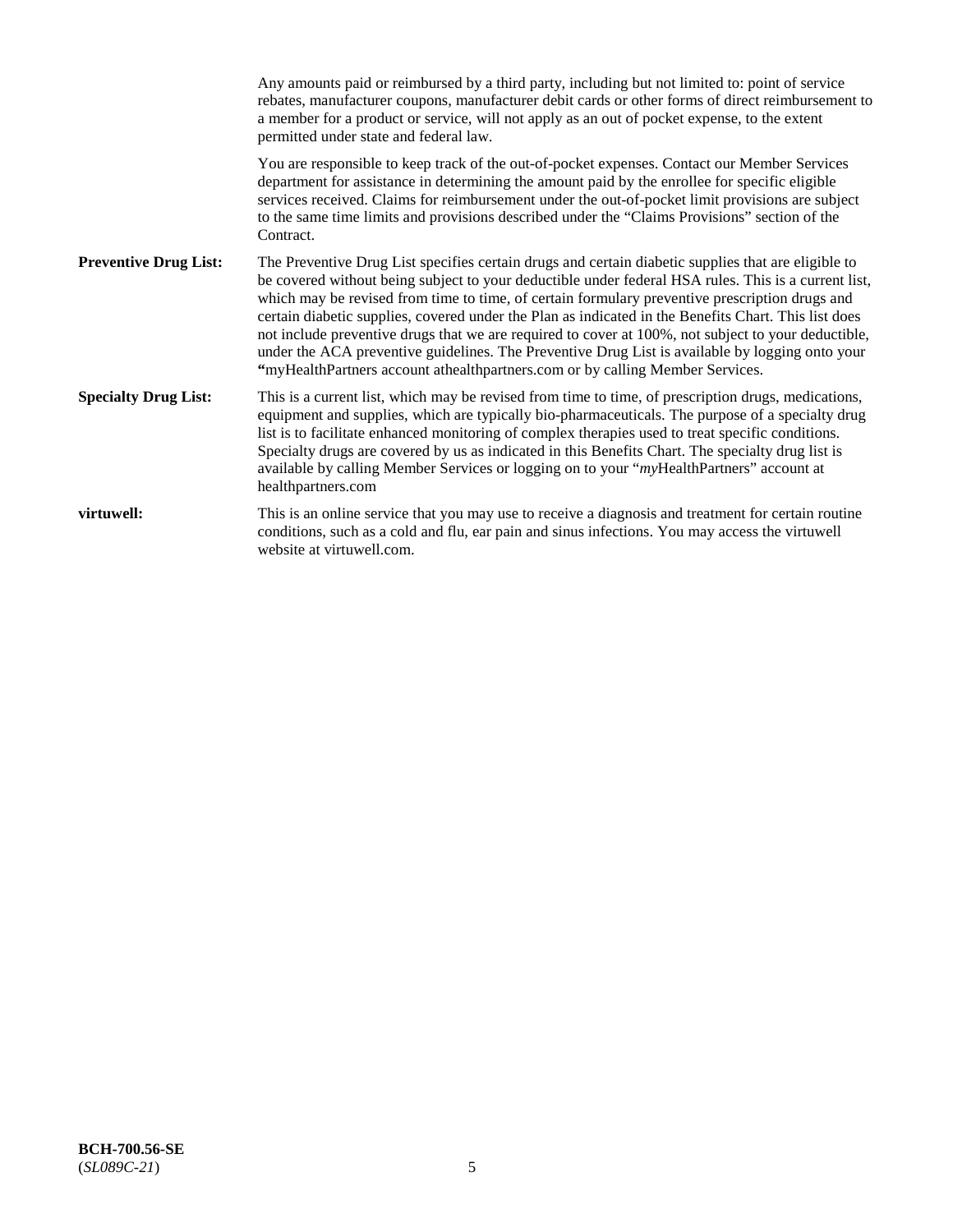## **DEDUCTIBLES AND OUT-OF-POCKET LIMITS**

#### **Individual Calendar Year Deductible**

| <b>Network Benefits</b> | <b>Non-Network Benefits</b> |
|-------------------------|-----------------------------|
| \$3,000                 | \$10,000                    |

## **Family Calendar Year Deductible**

| <b>Network Benefits</b> | <b>Non-Network Benefits</b> |
|-------------------------|-----------------------------|
| \$6,000                 | \$20,000                    |

Separate deductibles must be satisfied under the Network Benefits and Non-Network Benefits.

Your plan has an embedded deductible. This means once a member meets the individual deductible, the plan begins paying benefits for that person. If two or more members of the family meet the family deductible, the plan begins paying benefits for all members of the family, regardless of whether each member has met the individual deductible. However, a member may not contribute more than the individual deductible toward the family deductible.

Any amounts paid or reimbursed by a third party, including but not limited to: point of service rebates, manufacturer coupons, debit cards or other forms of direct reimbursement to a member for a product or service, will not apply toward your deductible, to the extent permitted under state and federal law.

#### **Individual Calendar Year Out-of-Pocket Limit**

| <b>Network Benefits</b> | <b>Non-Network Benefits</b> |
|-------------------------|-----------------------------|
| \$3,000                 | \$30,000                    |

#### **Family Calendar Year Out-of-Pocket Limit**

| <b>Network Benefits</b> | <b>Non-Network Benefits</b> |
|-------------------------|-----------------------------|
| \$6,000                 | \$60,000                    |

Separate Out-of-Pocket Limits must be satisfied under the Network Benefits and Non-Network Benefits.

Non-Network Benefits above the usual and customary charge will not apply toward the individual or family out-of-pocket limit.

Any amounts paid or reimbursed by a third party, including but not limited to: point of service rebates, manufacturer coupons, manufacturer debit cards or other forms of direct reimbursement to a member for a product or service, will not apply as an out of pocket expense, to the extent permitted under state and federal law.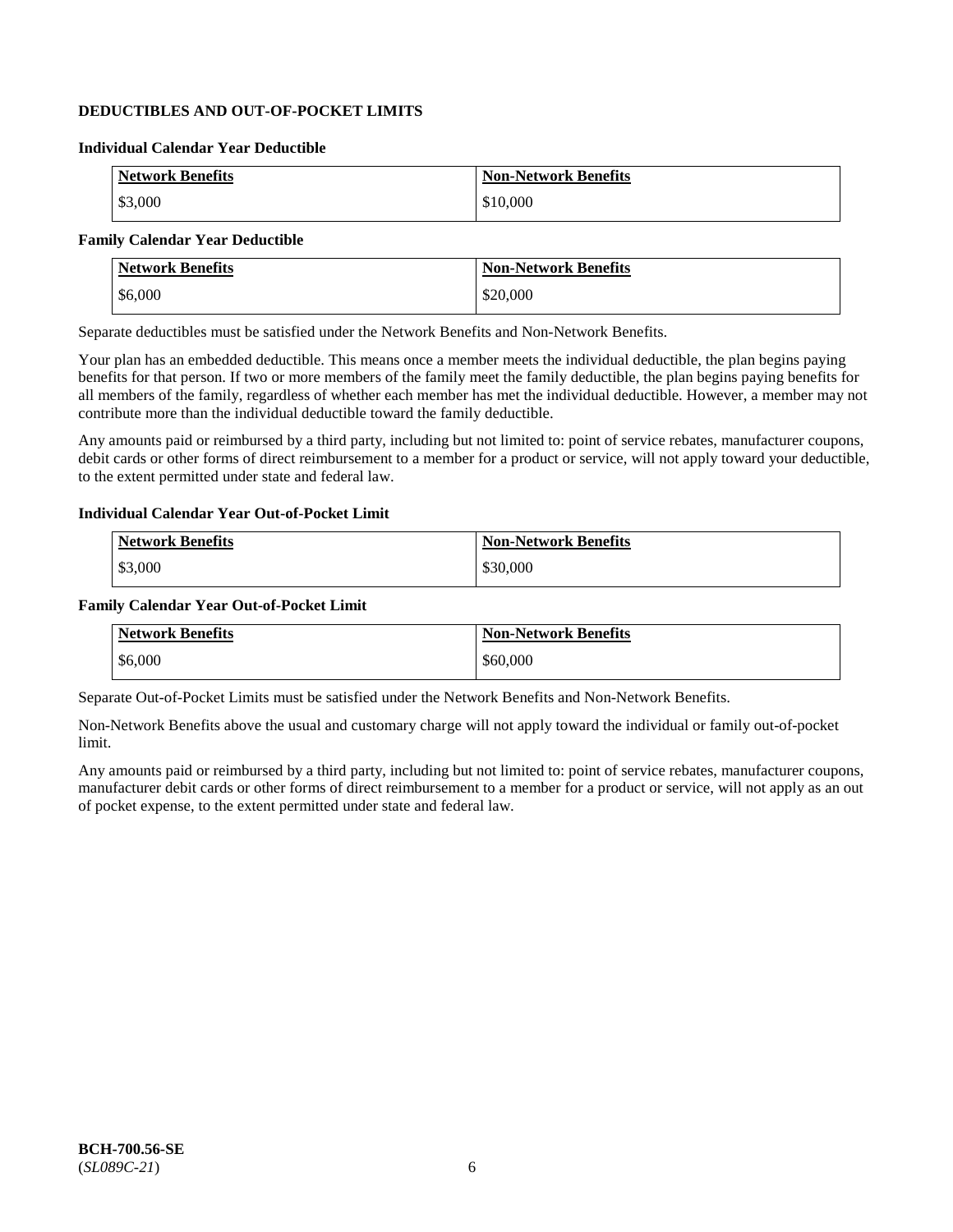## **AMBULANCE AND MEDICAL TRANSPORTATION**

## **Covered Services:**

We cover ambulance and medical transportation for medical emergencies and as shown below.

We also cover medically necessary, non-emergency medical transportation if it meets our medical coverage criteria.

Covered services and supplies are based on established medical policies, which are subject to periodic review and modification by the medical or dental directors. These medical policies (medical coverage criteria) and applicable prior authorization requirements are available by calling Member Services or logging on to your "myHealthPartners" account at [healthpartners.com.](https://www.healthpartners.com/hp/index.html)

## **Ambulance and medical transportation for medical emergencies (other than non-emergency fixed wing air ambulance transportation)**

| Network Benefits              | <b>Non-Network Benefits</b> |
|-------------------------------|-----------------------------|
| 100% of the charges incurred. | See Network Benefits.       |

## **Non-emergency fixed wing air ambulance transportation**

| Network Benefits              | <b>Non-Network Benefits</b>  |
|-------------------------------|------------------------------|
| 100% of the charges incurred. | 50% of the charges incurred. |

## **Not Covered:**

See "Services Not Covered" in the Group Membership Contract.

## **BEHAVIORAL HEALTH SERVICES**

## **Covered Services:**

Covered services are based on established medical policies, which are subject to periodic review and modification by the medical directors. These medical policies (medical coverage criteria) are available by calling Member Services or logging on to your "*my*HealthPartners" account at [healthpartners.com.](http://www.healthpartners.com/)

You have rights to parity in mental health and substance use disorder treatment as required by the federal Mental Health Parity and Addiction Equity Act and Minnesota Statutes, section 62Q.47. These laws require:

- That mental health and substance abuse services be covered on the same basis as medical services;
- That cost-sharing for mental health and substance abuse services can be no more restrictive than cost-sharing for similar medical services;
- That treatment restrictions and limitation such as prior authorization and medical necessity can be no more restrictive than for similar medical services;
- That if enrollees have concerns they can call Member Services, file a complaint with HealthPartners, or file a complaint with the Minnesota Department of Health.

## **Mental Health Services**

We cover services for: mental health diagnoses as described in the Diagnostic and Statistical Manual of Mental Disorders – Fifth Edition (DSM-5) (most recent edition) that lead to significant disruption of function in the member's life.

We also provide coverage for mental health treatment ordered by a Minnesota court under a valid court order that is issued on the basis of a behavioral care evaluation performed by a licensed psychiatrist or doctoral level licensed psychologist, which includes a diagnosis and an individual treatment plan for care in the most appropriate, least restrictive environment. We must be given a copy of the court order and the behavioral care evaluation, and the service must be a covered benefit under this plan, and the service must be provided by a network provider, or other provider as required by law. We cover the evaluation upon which the court order was based if it was provided by a network provider. We also provide coverage for the initial mental health evaluation of a child, regardless of whether that evaluation leads to a court order for treatment, if the evaluation is ordered by a Minnesota juvenile court.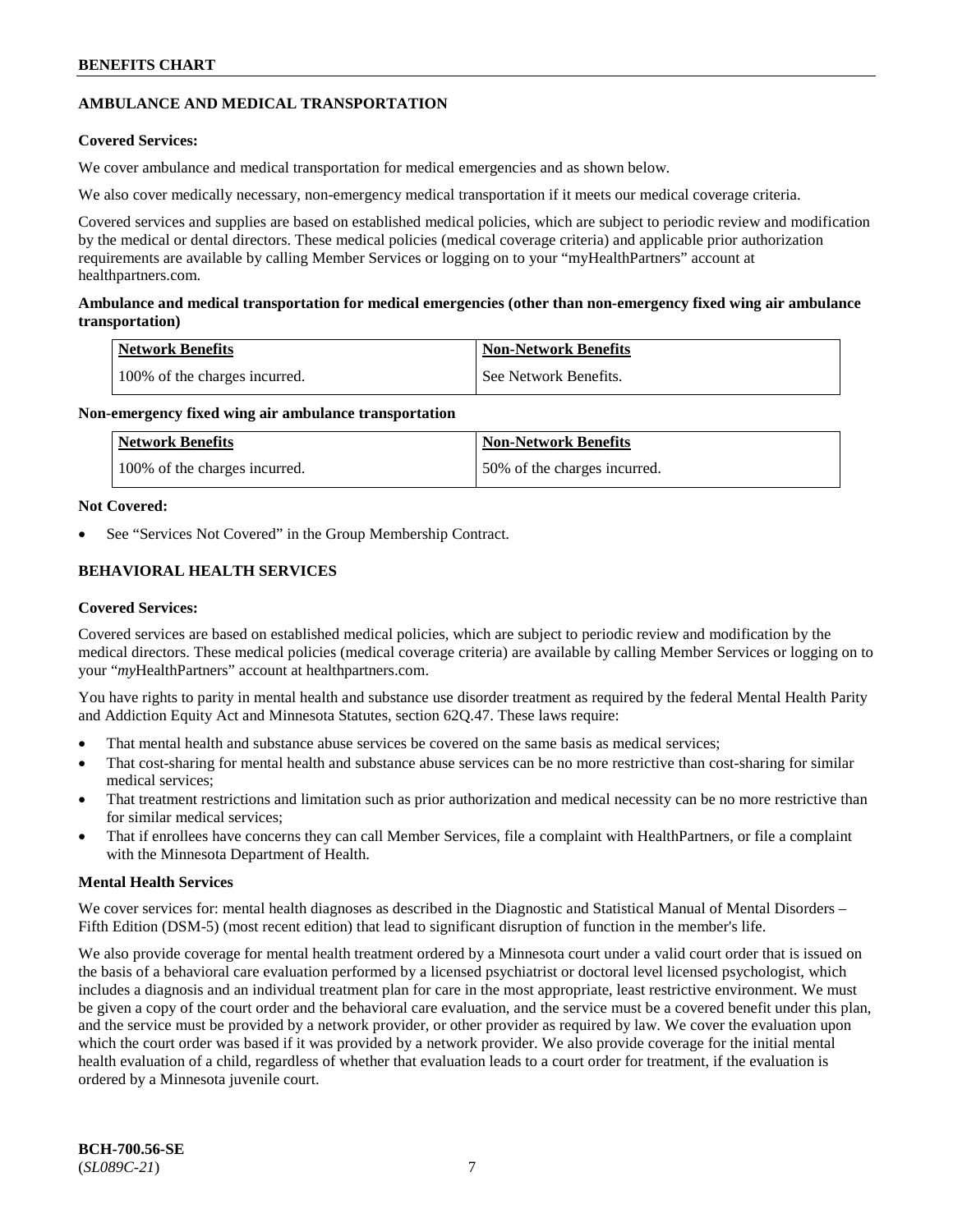**Outpatient Services, including intensive outpatient and day treatment:** We cover medically necessary outpatient professional mental health services for evaluation, crisis intervention, and treatment of mental health disorders.

A comprehensive diagnostic assessment will be made of each patient as the basis for a determination by a mental health professional, concerning the appropriate treatment and the extent of services required.

Outpatient services we cover for a diagnosed mental health condition include the following:

- Individual, group, family, and multi-family therapy;
- Medication management provided by a physician, certified nurse practitioner, or physician's assistant;
- Psychological testing services for the purposes of determining the differential diagnoses and treatment planning for patients currently receiving behavioral health services;
- Day treatment and intensive outpatient services in a licensed program;
- Partial hospitalization services in a licensed hospital or community mental health center;
- Psychotherapy and nursing services provided in the home if authorized by us; and
- Treatment for gender dysphoria that meets medical coverage criteria.

| <b>Network Benefits</b>       | <b>Non-Network Benefits</b>  |
|-------------------------------|------------------------------|
| 100% of the charges incurred. | 50% of the charges incurred. |

#### **Group Therapy**

| Network Benefits              | <b>Non-Network Benefits</b>  |
|-------------------------------|------------------------------|
| 100% of the charges incurred. | 50% of the charges incurred. |

**Inpatient Services, including psychiatric residential treatment:** We cover medically necessary inpatient services in a hospital and professional services for treatment of mental health disorders. Medical stabilization is covered under inpatient hospital services in the "Hospital and Skilled Nursing Facility Services" section.

We also cover medically necessary psychiatric residential treatment for adults and emotionally disabled children as diagnosed by a physician. This care must be authorized by us and provided by a hospital or residential behavioral health treatment facility licensed by the local state or Health and Human Services Department. Services not covered under this benefit include shelter services, correctional services, detention services, transitional services, group residential services, foster care services and wilderness programs.

| Network Benefits              | <b>Non-Network Benefits</b>  |
|-------------------------------|------------------------------|
| 100% of the charges incurred. | 50% of the charges incurred. |

## **Chemical Health Services**

We cover medically necessary services for assessments by a licensed alcohol and drug counselor and treatment of Substance-Related Disorders as defined in the latest edition of the DSM-5.

**Outpatient Services, including intensive outpatient and day treatment services:** We cover medically necessary outpatient professional services for the diagnosis and treatment of chemical dependency. Chemical dependency treatment programs must be licensed by the applicable state agency.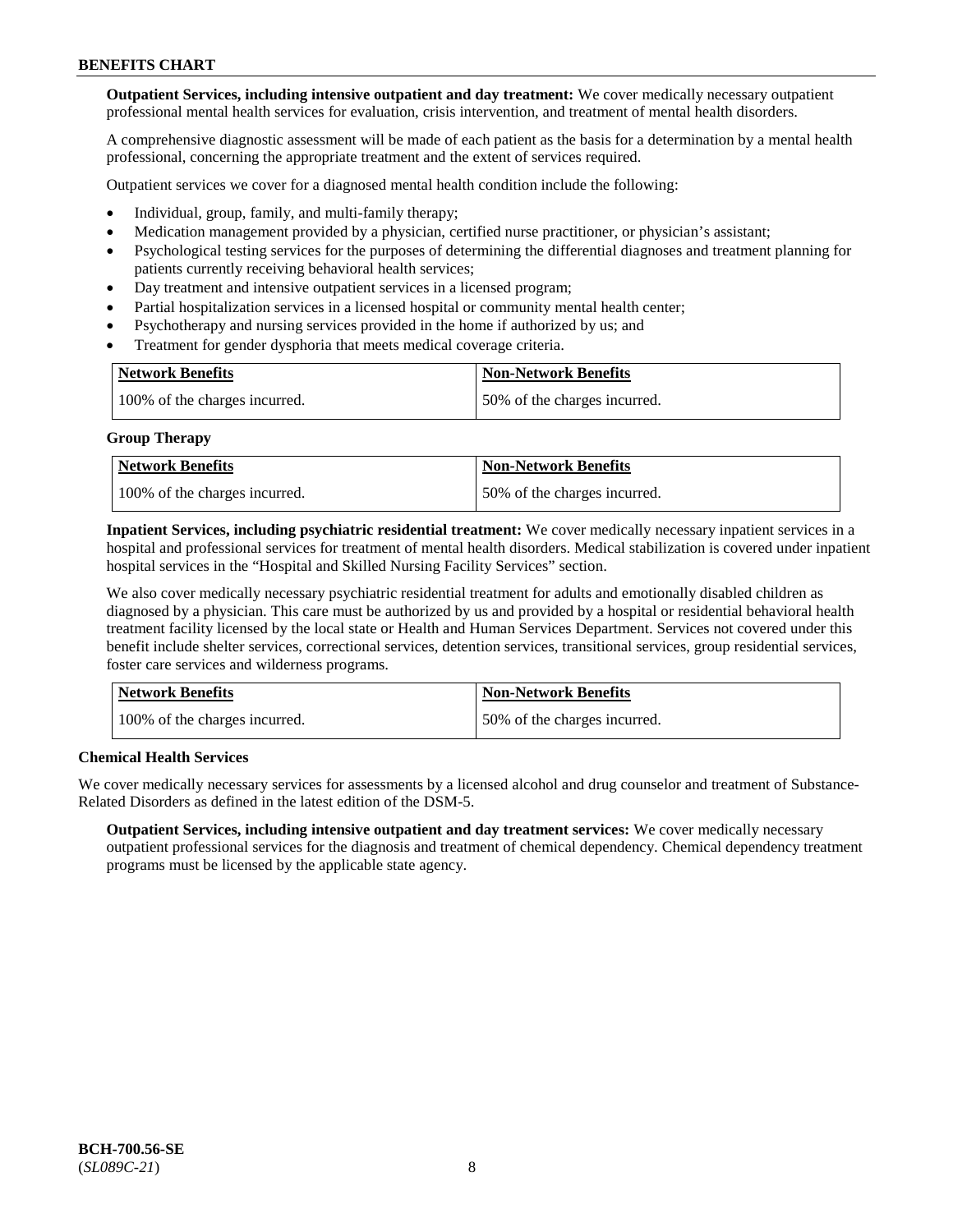Outpatient services we cover for a diagnosed chemical dependency condition include the following:

- Individual, group, family, and multi-family therapy provided in an office setting;
- Opiate replacement therapy including methadone and buprenorphine treatment; and
- Day treatment and intensive outpatient services in a licensed program.

| Network Benefits              | <b>Non-Network Benefits</b>  |
|-------------------------------|------------------------------|
| 100% of the charges incurred. | 50% of the charges incurred. |

**Inpatient Services:** We cover medically necessary inpatient services in a hospital or primary residential treatment in a licensed chemical health treatment center. Primary residential treatment is an intensive residential treatment program of limited duration, typically 30 days or less.

We cover services provided in a hospital that is licensed by the local state and accredited by Medicare.

**Detoxification Services.** We cover detoxification services in a hospital or community detoxification facility if it is licensed by the local Health and Human Services Department.

| <b>Network Benefits</b>       | <b>Non-Network Benefits</b>  |
|-------------------------------|------------------------------|
| 100% of the charges incurred. | 50% of the charges incurred. |

#### **Not Covered:**

See "Services Not Covered" in the Group Membership Contract.

## **CHIROPRACTIC SERVICES**

#### **Covered Services:**

We cover chiropractic services for rehabilitative care, provided to diagnose and treat acute neuromusculo-skeletal conditions.

Massage therapy which is performed in conjunction with other treatment/modalities by a chiropractor, is part of a prescribed treatment plan and is not billed separately is covered.

| Network Benefits              | <b>Non-Network Benefits</b>           |
|-------------------------------|---------------------------------------|
| 100% of the charges incurred. | 50% of the charges incurred.          |
|                               | Limit of 20 visits per calendar year. |

## **Not Covered:**

- Massage therapy for the purpose of comfort or convenience of the member.
- See "Services Not Covered" in the Group Membership Contract.

## **CLINICAL TRIALS**

#### **Covered Services:**

We cover certain routine services if you participate in a Phase I, Phase II, Phase III or Phase IV clinical trial that is conducted in relation to the prevention, detection, or treatment of cancer or other life-threatening disease or condition as defined in the Affordable Care Act. We cover routine patient costs for services that would be eligible under this Benefits Chart if the service was provided outside of a clinical trial.

| <b>Network Benefits</b>                                                                                                                                                                                | <b>Non-Network Benefits</b>                                                                                                                                                                                |
|--------------------------------------------------------------------------------------------------------------------------------------------------------------------------------------------------------|------------------------------------------------------------------------------------------------------------------------------------------------------------------------------------------------------------|
| Coverage level is same as corresponding Network<br>Benefit, depending on type of service provided such as<br>Office Visits for Illness or Injury, Inpatient or<br><b>Outpatient Hospital Services.</b> | Coverage level is same as corresponding Non-Network<br>Benefit, depending on type of service provided such as<br>Office Visits for Illness or Injury, Inpatient or<br><b>Outpatient Hospital Services.</b> |
|                                                                                                                                                                                                        |                                                                                                                                                                                                            |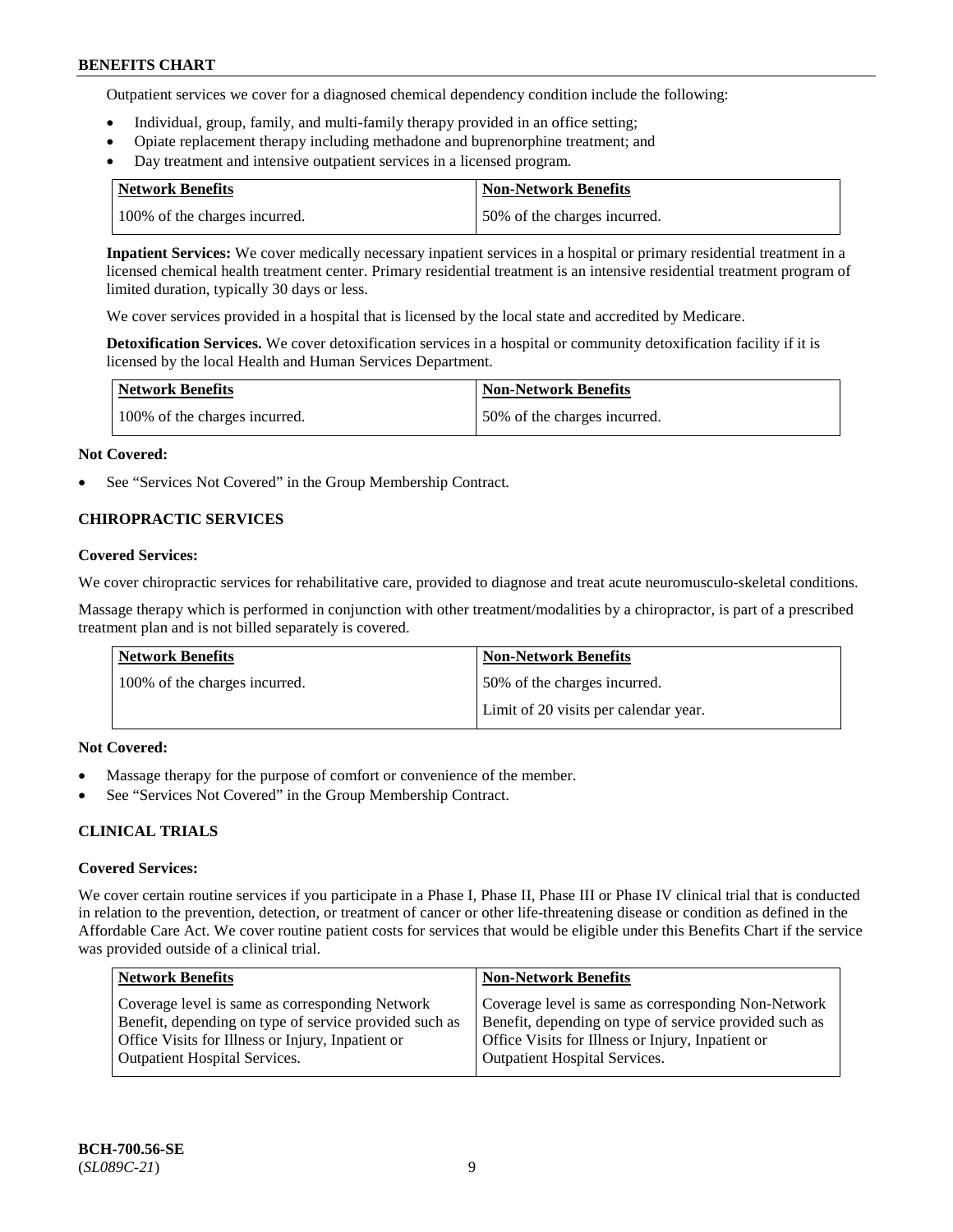## **Not Covered:**

- The investigative item, device or service itself.
- Items or services that are provided solely to satisfy data collection and analysis needs and that are not used in the direct clinical management of the patient.
- A service that is clearly inconsistent with widely accepted and established standards of care for a particular diagnosis.
- See "Services Not Covered" in the Group Membership Contract.

## **DENTAL SERVICES**

## **Covered Services:**

We cover services as described below.

**Accidental Dental Services:** We cover dentally necessary services to treat and restore damage done to sound, natural, unrestored teeth as a result of an accidental injury. Coverage is for damage caused by external trauma to face and mouth only, not for cracked or broken teeth which result from biting or chewing. We cover restorations, root canals, crowns and replacement of teeth lost that are directly related to the accident in which the member was involved. We cover initial exams, xrays, and palliative treatment including extractions, and other oral surgical procedures directly related to the accident. Subsequent treatment must be initiated within the specified time-frame and must be directly related to the accident. We do not cover restoration and replacement of teeth that are not "sound and natural" at the time of the accident.

Full mouth rehabilitation to correct occlusion (bite) and malocclusion (misaligned teeth not due to the accident) are not covered.

When an implant-supported dental prosthetic treatment is pursued, the accidental dental benefit will be applied to the prosthetic procedure. Benefits are limited to the amount that would be paid toward the placement of a removable dental prosthetic appliance that could be used in the absence of implant treatment. Care must be provided or pre-authorized by a HealthPartners dentist.

| Network Benefits              | <b>Non-Network Benefits</b>  |
|-------------------------------|------------------------------|
| 100% of the charges incurred. | 50% of the charges incurred. |

For all accidental dental services, treatment and/or restoration must be initiated within six months of the date of the injury. Coverage is limited to the initial course of treatment and/or initial restoration. Services must be provided within twenty-four months of the date of injury to be covered.

## **Medical Referral Dental Services**

**Medically Necessary Outpatient Dental Services:** We cover medically necessary outpatient dental services. Coverage is limited to dental services required for treatment of an underlying medical condition, e.g., removal of teeth to complete radiation treatment for cancer of the jaw, cysts and lesions.

| Network Benefits              | Non-Network Benefits         |
|-------------------------------|------------------------------|
| 100% of the charges incurred. | 50% of the charges incurred. |

**Medically Necessary Hospitalization and Anesthesia for Dental Care:** We cover medically necessary hospitalization for dental care. This is limited to charges incurred by a member who: (1) is a child under age  $5$ ; (2) is severely disabled; (3) has a medical condition and requires hospitalization or general anesthesia for dental care treatment; or (4) is a child between age 5 and 12 and care in dental offices has been attempted unsuccessfully and usual methods of behavior modification have not been successful, or when extensive amounts of restorative care, exceeding four appointments, are required. Coverage is limited to facility and anesthesia charges. Oral surgeon/dentist professional fees are not covered.

| <b>Network Benefits</b>       | <b>Non-Network Benefits</b>  |
|-------------------------------|------------------------------|
| 100% of the charges incurred. | 50% of the charges incurred. |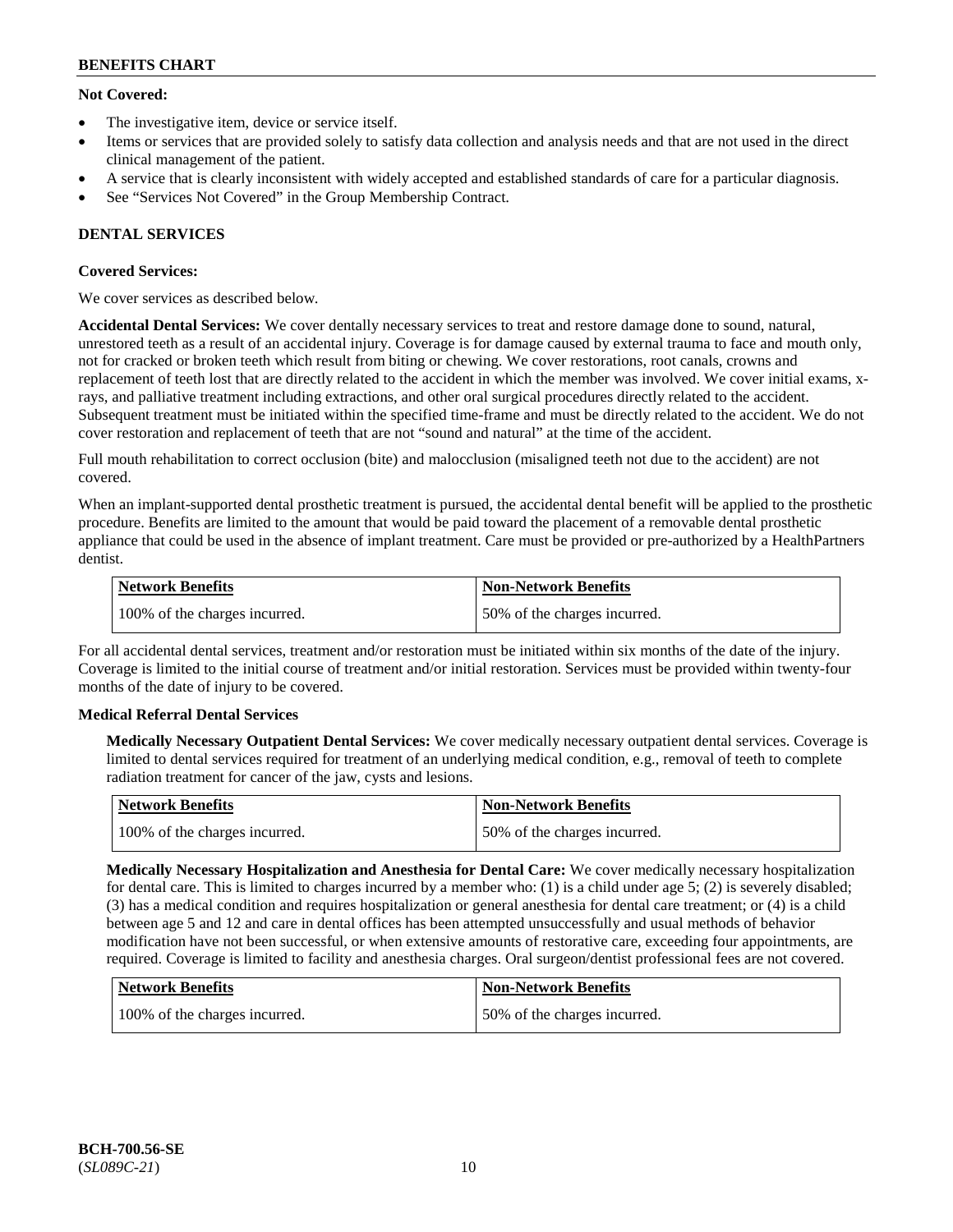**Medical Complications of Dental Care:** We cover medical complications of dental care. Treatment must be medically necessary care and related to medical complications of non-covered dental care, including complications of the head, neck, or substructures.

| Network Benefits              | <b>Non-Network Benefits</b>  |
|-------------------------------|------------------------------|
| 100% of the charges incurred. | 50% of the charges incurred. |

**Oral Surgery**: We cover oral surgery. Coverage is limited to treatment of medical conditions requiring oral surgery, such as treatment of oral neoplasm, non-dental cysts, fracture of the jaws, trauma of the mouth and jaws.

| Network Benefits              | <b>Non-Network Benefits</b>  |
|-------------------------------|------------------------------|
| 100% of the charges incurred. | 50% of the charges incurred. |

**Treatment of Cleft Lip and Cleft Palate:** We cover treatment of cleft lip and cleft palate of a dependent child to age 26, including orthodontic treatment and oral surgery directly related to the cleft. Benefits are limited to inpatient or outpatient expenses arising from medical and dental treatment that was scheduled or initiated prior to the dependent turning age 19. Dental services that are not required for the treatment of cleft lip or cleft palate are not covered. If a dependent child covered under this Contract is also covered under a dental plan which includes orthodontic services, that dental plan shall be considered primary for the necessary orthodontic services. Oral appliances are subject to the same copayment, conditions and limitations as durable medical equipment.

| <b>Network Benefits</b>       | <b>Non-Network Benefits</b>  |
|-------------------------------|------------------------------|
| 100% of the charges incurred. | 50% of the charges incurred. |

**Treatment of Temporomandibular Disorder (TMD) and Craniomandibular Disorder (CMD):** We cover surgical and non-surgical treatment of temporomandibular disorder (TMD) and craniomandibular disorder (CMD), which is medically necessary care. Dental services which are not required to directly treat TMD or CMD are not covered.

| Network Benefits              | <b>Non-Network Benefits</b>  |
|-------------------------------|------------------------------|
| 100% of the charges incurred. | 50% of the charges incurred. |

## **Not Covered:**

- Dental treatment, procedures or services not listed in this Benefits Chart.
- Accident related dental services if treatment is (1) provided to teeth which are not sound and natural, (2) to teeth which have been restored, (3) initiated beyond six months from the date of the injury, (4) received beyond the initial treatment or restoration or (5) received beyond twenty-four months from the date of injury.
- Oral surgery to remove wisdom teeth.
- Orthognathic treatment or procedures and all related services, unless it is required to treat TMD or CMD and it meets our medical coverage criteria.
- See "Services Not Covered" in the Group Membership Contract.

## **DIAGNOSTIC IMAGING SERVICES**

#### **Covered Services:**

We cover diagnostic imaging, when ordered by a provider and provided in a clinic or outpatient hospital facility.

For Network Benefits, non-emergent, scheduled outpatient Magnetic Resonance Imaging (MRI) and Computed Tomography (CT) must be provided at a designated facility. Your physician or facility will obtain or verify prior authorization for these services with HealthPartners, as needed.

We cover services provided in a clinic or outpatient hospital facility (to see the benefit level for inpatient hospital or skilled nursing facility services, see benefits under Inpatient Hospital and Skilled Nursing Facility Services).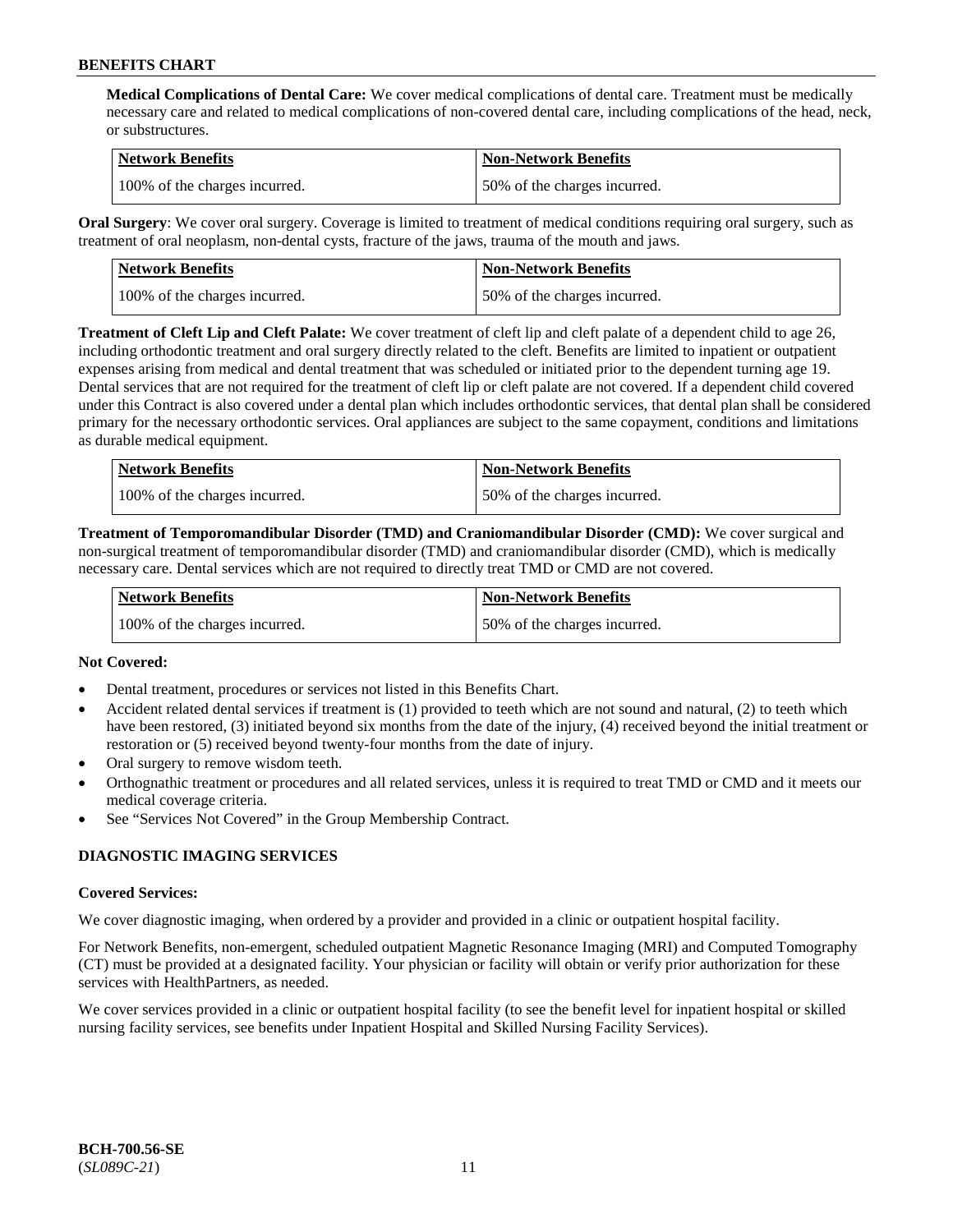## **Outpatient Magnetic Resonance Imaging (MRI) and Computed Tomography (CT)**

| <b>Network Benefits</b>       | <b>Non-Network Benefits</b>  |
|-------------------------------|------------------------------|
| 100% of the charges incurred. | 50% of the charges incurred. |

#### **All other outpatient diagnostic imaging services for illness or injury**

## **Services for illness or injury**

| <b>Network Benefits</b>       | <b>Non-Network Benefits</b>  |
|-------------------------------|------------------------------|
| 100% of the charges incurred. | 50% of the charges incurred. |

#### **Preventive services (MRI/CT procedures are not considered preventive)**

Diagnostic imaging services associated with preventive services are covered at the benefit level shown in the "Preventive Services" section of this Benefits Chart.

#### **Not Covered:**

See "Services Not Covered" in the Group Membership Contract.

## **DURABLE MEDICAL EQUIPMENT, PROSTHETICS, ORTHOTICS, AND SUPPLIES**

#### **Covered Services:**

We cover equipment and services, as described below.

We cover durable medical equipment and services, prosthetics, orthotics and supplies, subject to the limitations below, including certain disposable supplies, enteral feedings and the following diabetic supplies and equipment: glucose monitors, insulin pumps, syringes, blood and urine test strips and other diabetic supplies as deemed medically appropriate and necessary, for members with gestational, Type I or Type II diabetes.

External hearing aids (including osseointegrated or bone anchored) for members age 18 or younger who have hearing loss that is not correctable by other covered procedures. Coverage is limited to one basic, standard hearing aid for each ear every three years. A basic hearing aid is defined as a hearing device that consists of a microphone, amplifier, volume control, battery and receiver. It does not include upgrades above and beyond the functionality of a basic hearing aid, including but not limited to hearing improvements for group settings, background noise, Bluetooth/remote control functionality, or extended warranties. Charges for upgrades above the cost of a basic, standard hearing aid are not covered.

## **Diabetic supplies purchased at a pharmacy**

| <b>Network Benefits</b>                                                                                                                                 | <b>Non-Network Benefits</b>  |
|---------------------------------------------------------------------------------------------------------------------------------------------------------|------------------------------|
| Diabetic supplies on the Preventive Drug List:<br>100% of the charges incurred, subject to a member<br>copayment of \$60.<br>Deductible does not apply. | 50% of the charges incurred. |
| All other diabetic supplies purchased at a pharmacy:<br>100% of the charges incurred.                                                                   |                              |

## **Diabetic supplies purchased from a non-pharmacy provider**

| <b>Network Benefits</b>                                               | <b>Non-Network Benefits</b>  |
|-----------------------------------------------------------------------|------------------------------|
| 100% of the charges incurred if purchased from an<br>approved vendor. | 50% of the charges incurred. |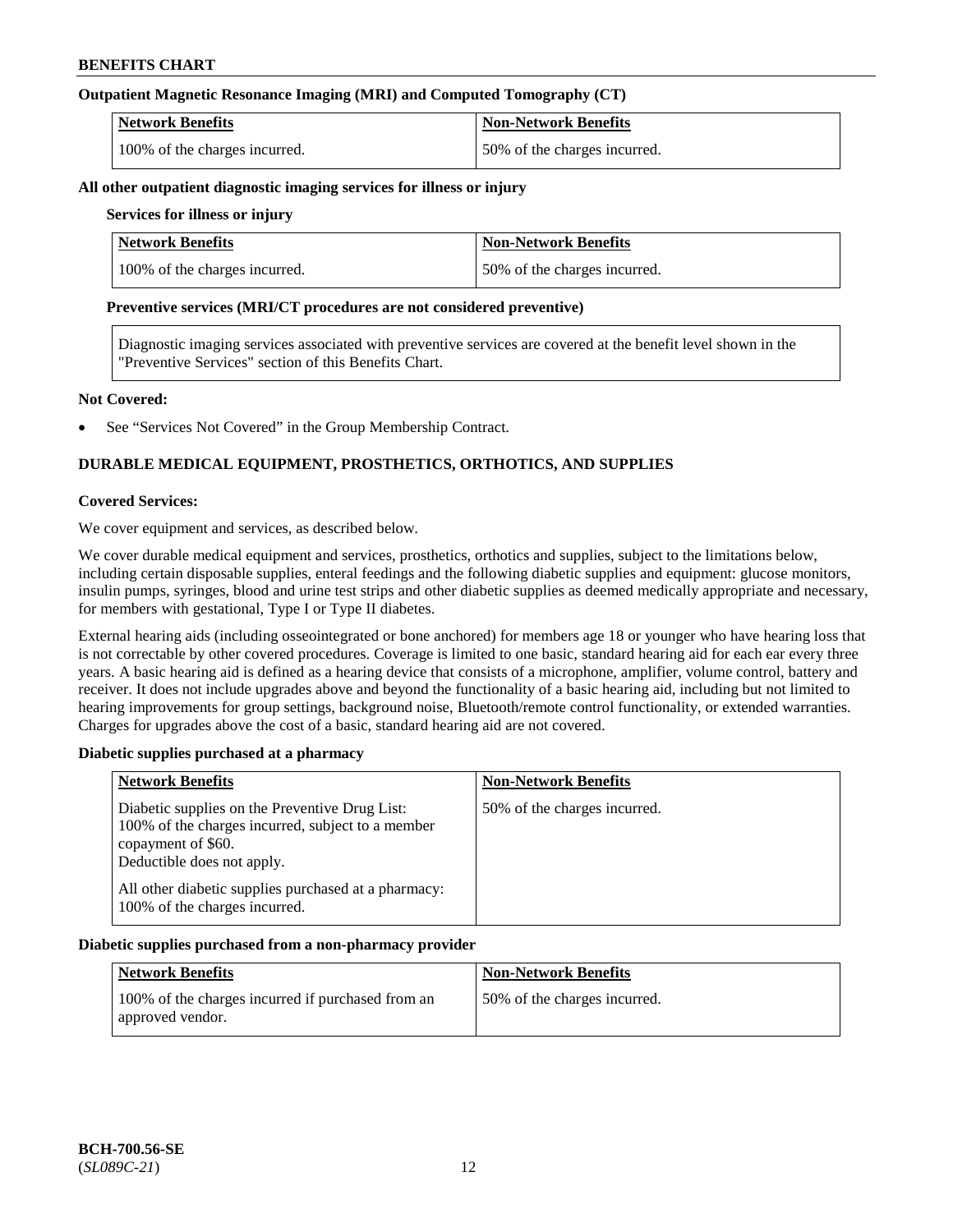## **Special dietary treatment for Phenylketonuria (PKU) if it meets our medical coverage criteria**

| <b>Network Benefits</b>       | <b>Non-Network Benefits</b>  |
|-------------------------------|------------------------------|
| 100% of the charges incurred. | 50% of the charges incurred. |

#### **Oral amino acid based elemental formula if it meets our medical coverage criteria**

| <b>Network Benefits</b>       | Non-Network Benefits         |
|-------------------------------|------------------------------|
| 100% of the charges incurred. | 50% of the charges incurred. |

#### **All other durable medical equipment, prosthetics, orthotics and supplies**

| Network Benefits              | <b>Non-Network Benefits</b>  |
|-------------------------------|------------------------------|
| 100% of the charges incurred. | 50% of the charges incurred. |

#### **Limitations:**

Coverage of durable medical equipment is limited by the following:

- No more than a 93-day supply of diabetic supplies are covered and dispensed at a time.
- Payment will not exceed the cost of an alternate piece of equipment or service that is effective and medically necessary.
- Wigs for hair loss resulting from alopecia areata are limited to one per calendar year.
- For prosthetic benefits, other than hair prostheses (i.e., wigs) for hair loss resulting from alopecia areata and oral appliances for cleft lip and cleft palate, payment will not exceed the cost of an alternate piece of equipment or service that is effective, medically necessary and enables members to conduct standard activities of daily living.
- We reserve the right to determine if an item will be approved for rental vs. purchase.
- We require that certain diabetic supplies and equipment be purchased at a pharmacy.
- Diabetic supplies and equipment are limited to certain models and brands.
- Durable medical equipment and supplies must be obtained from or repaired by approved vendors.
- Covered services and supplies are based on established medical policies, which are subject to periodic review and modification by the medical or dental directors. Our coverage policy for diabetic supplies includes information on our required models and brands. These medical policies (medical coverage criteria) are available by calling Member Services or logging on to your "*my*HealthPartners" account a[t healthpartners.com.](https://www.healthpartners.com/hp/index.html)

## **Not Covered:**

Items that are not eligible for coverage include, but are not limited to:

- Replacement or repair of any covered items, if the items are (i) damaged or destroyed by misuse, abuse or carelessness, (ii) lost; or (iii) stolen.
- Duplicate or similar items.
- Labor and related charges for repair of any covered items which are more than the cost of replacement by an approved vendor.
- Sales tax, mailing, delivery charges, service call charges.
- Items that are primarily educational in nature or for hygiene, vocation, comfort, convenience or recreation.
- Communication aids or devices: equipment to create, replace or augment communication abilities including, but not limited to, speech processors, receivers, communication boards, or computer or electronic assisted communication.
- Hearing aids (implantable and external, including osseointegrated or bone anchored) and their fitting, except as specifically described in this Benefits Chart. This exclusion does not apply to cochlear implants.
- Eyeglasses, contact lenses and their fitting, measurement and adjustment, except as specifically described in this Benefits Chart.
- Hair prostheses (wigs), except as specifically described in this Benefits Chart.
- Household equipment which primarily has customary uses other than medical, such as, but not limited to, exercise cycles, air purifiers, central or unit air conditioners, water purifiers, non-allergenic pillows, mattresses or waterbeds.
- Household fixtures including, but not limited to, escalators or elevators, ramps, swimming pools and saunas.
- Modifications to the structure of the home including, but not limited to, wiring, plumbing or charges for installation of equipment.
- Vehicle, car or van modifications including, but not limited to, hand brakes, hydraulic lifts and car carrier.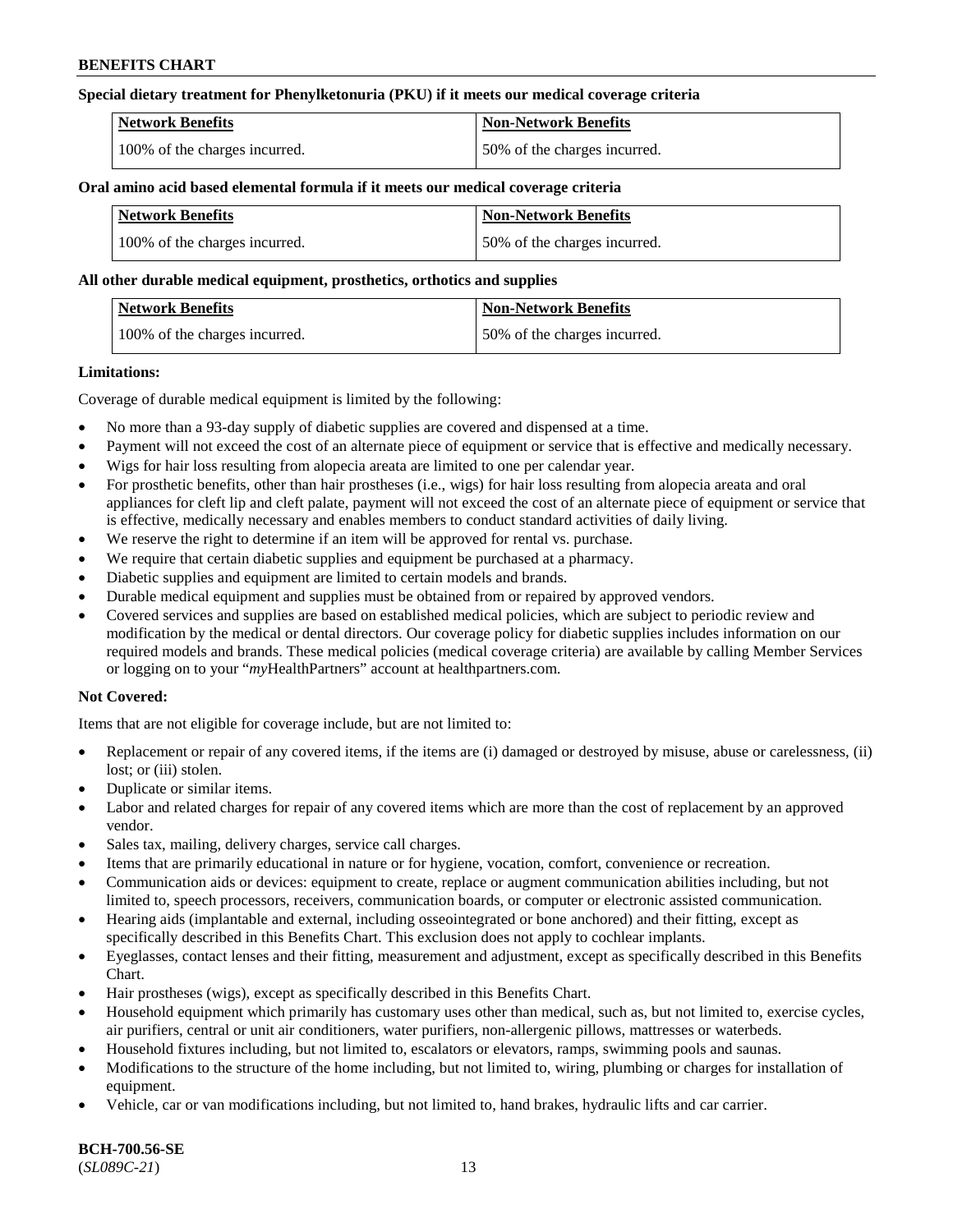- Rental equipment while owned equipment is being repaired by non-contracted vendors, beyond one month rental of medically necessary equipment.
- Other equipment and supplies, including but not limited to assistive devices, that we determine are not eligible for coverage.
- See "Services Not Covered" in the Group Membership Contract.

## **EMERGENCY AND URGENTLY NEEDED CARE SERVICES**

#### **Covered Services:**

We cover services for emergency care and urgently needed care if the services are otherwise eligible for coverage under this Benefits Chart.

**Urgently Needed Care.** These are services to treat an unforeseen illness or injury, which are required in order to prevent a serious deterioration in your health, and which cannot be delayed until the next available clinic or office hours.

#### **Urgently Needed care at clinics**

| <b>Network Benefits</b>       | <b>Non-Network Benefits</b> |
|-------------------------------|-----------------------------|
| 100% of the charges incurred. | See Network Benefits.       |

**Emergency Care.** These are services to treat: (1) the sudden, unexpected onset of illness or injury which, if left untreated or unattended until the next available clinic or office hours, would result in hospitalization, or (2) a condition requiring professional health services immediately necessary to preserve life or stabilize health.

When reviewing claims for coverage of emergency services, our medical director will take into consideration a reasonable layperson's belief that the circumstances required immediate medical care that could not wait until the next working day or next available clinic appointment. Emergency care also includes an immediate response service available on a 24-hour, sevenday-a-week basis for each child, or person, having a psychiatric crisis, a mental health crisis, or a mental health emergency.

#### **Emergency care in a hospital emergency room, including professional services of a physician**

| Network Benefits              | Non-Network Benefits  |
|-------------------------------|-----------------------|
| 100% of the charges incurred. | See Network Benefits. |

## **Inpatient emergency care in a hospital**

| Network Benefits              | <b>Non-Network Benefits</b> |
|-------------------------------|-----------------------------|
| 100% of the charges incurred. | See Network Benefits.       |

#### **Not Covered:**

See "Services Not Covered" in the Group Membership Contract.

## **GENE THERAPY**

#### **Covered Services:**

We cover gene therapy treatment that meets our current medical coverage criteria.

| <b>Network Benefits</b>                                                                                                                                                                                 | <b>Non-Network Benefits</b> |
|---------------------------------------------------------------------------------------------------------------------------------------------------------------------------------------------------------|-----------------------------|
| Coverage level is same as corresponding Network<br>Benefit, depending on type of service provided, such as<br>Office Visits for Illness or Injury, Inpatient or<br><b>Outpatient Hospital Services.</b> | No Coverage.                |

#### **Limitations:**

- Gene therapy must be provided by a designated provider.
- Specific types of gene therapy are limited to therapies and conditions specified in our medical coverage criteria.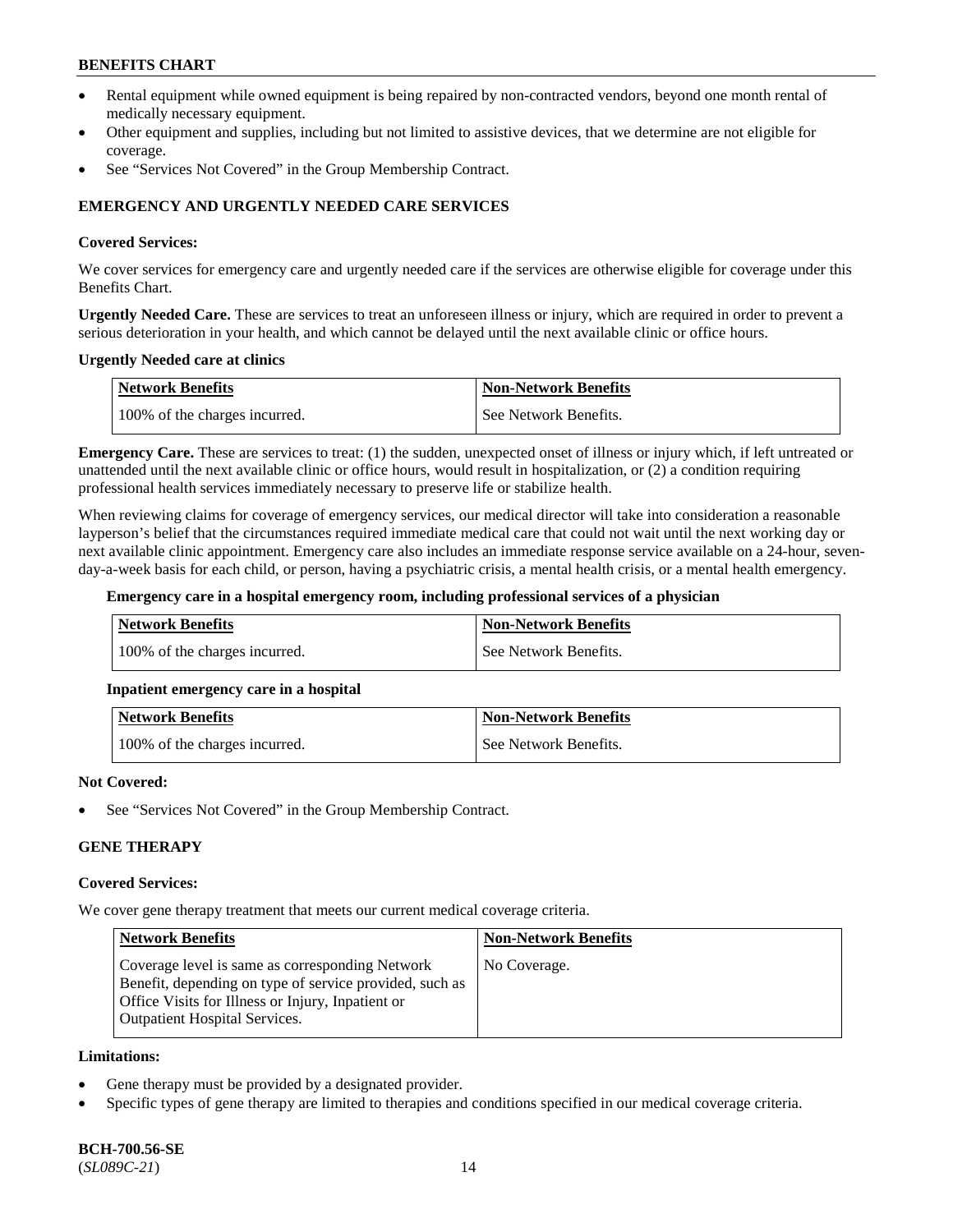## **Not Covered:**

See "Services Not Covered" in the Group Membership Contract.

## **HEALTH EDUCATION**

## **Covered Services:**

We cover education for preventive services and education for the management of chronic health problems (such as diabetes).

| Network Benefits                                            | <b>Non-Network Benefits</b>  |
|-------------------------------------------------------------|------------------------------|
| 100% of the charges incurred.<br>Deductible does not apply. | 50% of the charges incurred. |

## **Not Covered:**

See "Services Not Covered" in the Group Membership Contract.

## **HOME-BASED COMPREHENSIVE HEALTH RISK ASSESSMENT**

#### **Covered Services:**

If you meet our criteria for coverage, you may qualify for our home-based comprehensive health risk assessment program. The program covers a health assessment with a designated nurse practitioner.

| <b>Network Benefits</b>                                     | <b>Non-Network Benefits</b> |
|-------------------------------------------------------------|-----------------------------|
| 100% of the charges incurred.<br>Deductible does not apply. | No Coverage.                |

#### **Not Covered:**

See "Services Not Covered" in the Group Membership Contract.

## **HOME HEALTH SERVICES**

## **Covered Services:**

We cover skilled nursing services, physical therapy, occupational therapy, speech therapy, respiratory therapy and other therapeutic services, non-routine prenatal and postnatal services, routine postnatal well child visits (as described in the Medical Coverage Criteria), phototherapy services for newborns, home health aide services and other eligible home health services when provided in your home, if you are homebound (i.e., unable to leave home without considerable effort due to a medical condition. Lack of transportation does not constitute homebound status). For phototherapy services for newborns and high risk pre-natal services, supplies and equipment are included.

We cover total parenteral nutrition/intravenous ("TPN/IV") therapy, equipment, supplies and drugs in connection with IV therapy. IV line care kits are covered under Durable Medical Equipment.

You do not need to be homebound to receive total parenteral nutrition/intravenous ("TPN/IV") therapy.

We cover palliative care benefits. Palliative care includes symptom management, education and establishing goals of care. We waive the requirement that you be homebound for a limited number of home visits for palliative care (as shown in the Benefits Chart), if you have a life-threatening, non-curable condition which has a prognosis of survival of two years or less. Additional palliative care visits are eligible under the home health services benefit if you are homebound and meet all other requirements defined in this section.

Home health services are eligible and covered only when:

- medically necessary; and
- provided as rehabilitative care, terminal care or maternity care; and
- ordered by a physician, and included in the written home care plan.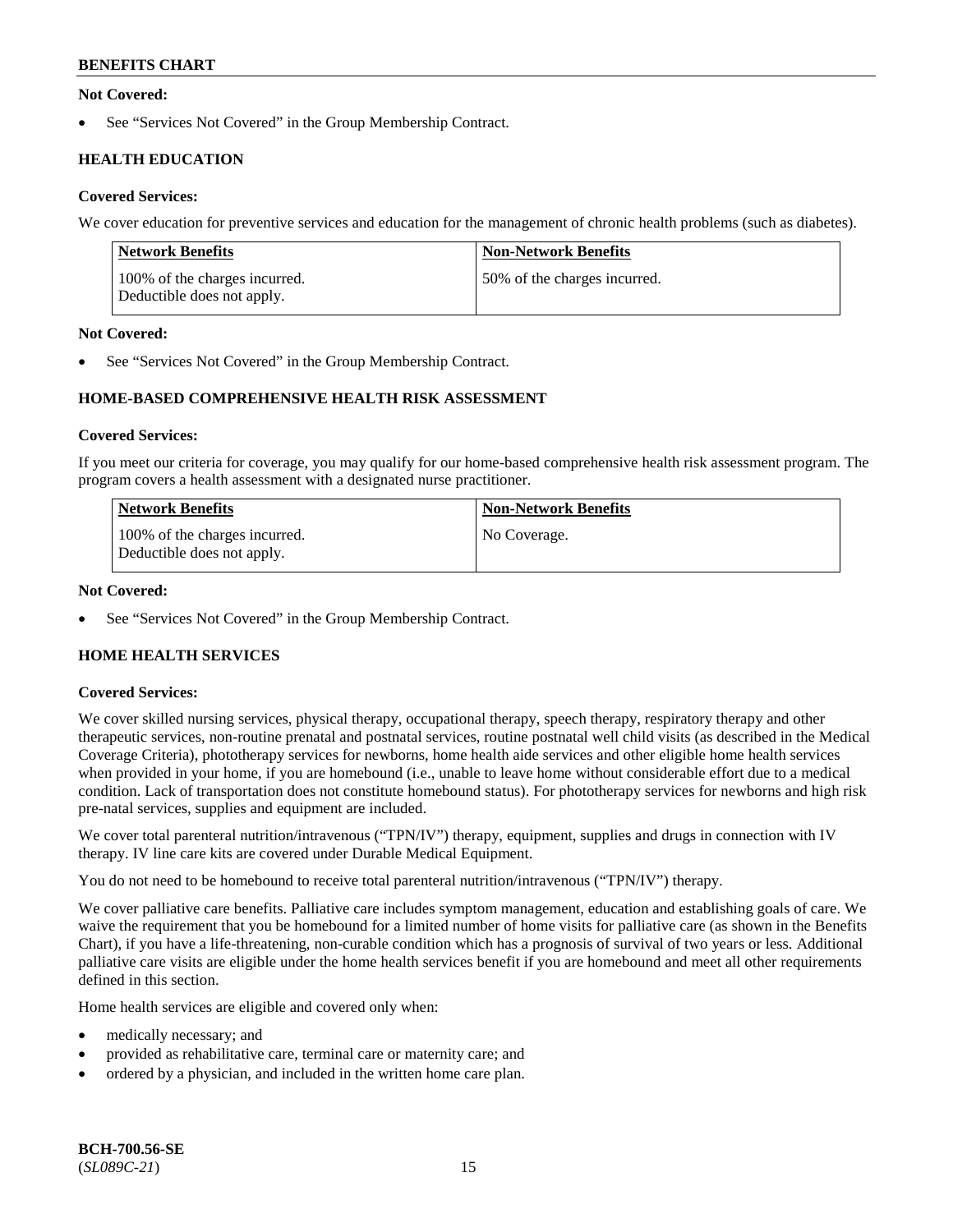**Physical therapy, occupational therapy, speech therapy, respiratory therapy, home health aide services and palliative care**

| <b>Network Benefits</b>       | <b>Non-Network Benefits</b>  |
|-------------------------------|------------------------------|
| 100% of the charges incurred. | 50% of the charges incurred. |

## **TPN/IV therapy, skilled nursing services, non-routine prenatal/postnatal services, and phototherapy**

| <b>Network Benefits</b>       | <b>Non-Network Benefits</b>  |
|-------------------------------|------------------------------|
| 100% of the charges incurred. | 50% of the charges incurred. |

Each 24-hour visit (or shifts of up to 24-hour visits) equals one visit and counts toward the Maximum visits for all other services shown below. Any visit that lasts less than 24 hours, regardless of the length of the visit, will count as one visit toward the Maximum visits for all other services shown below. All visits must be medically necessary and benefit eligible.

#### **Routine postnatal well child visits**

| <b>Network Benefits</b>                                     | <b>Non-Network Benefits</b>  |
|-------------------------------------------------------------|------------------------------|
| 100% of the charges incurred.<br>Deductible does not apply. | 50% of the charges incurred. |

#### **Maximum visits for palliative care**

If you are eligible to receive palliative care in the home and you are not homebound, there is a maximum of 12 visits per calendar year.

#### **Maximum visits for all other services**

| <b>Network Benefits</b>       | <b>Non-Network Benefits</b>  |
|-------------------------------|------------------------------|
| 120 visits per calendar year. | 60 visits per calendar year. |

Each visit provided under the Network Benefits and Non-Network Benefits counts toward the maximums shown under all Maximum visits sections. The routine postnatal well child visit does not count toward the visit limit.

## **Limitations:**

- Home health services are not provided as a substitute for a primary caregiver in the home or as relief (respite) for a primary caregiver in the home. We will not reimburse family members or residents in your home for the above services.
- A service shall not be considered a skilled nursing service merely because it is performed by, or under the direct supervision of, a licensed nurse. Where a service (such as tracheotomy suctioning or ventilator monitoring) or like services, can be safely and effectively performed by a non-medical person (or self-administered), without the direct supervision of a licensed nurse, the service shall not be regarded as a skilled nursing service, whether or not a skilled nurse actually provides the service. The unavailability of a competent person to provide a non-skilled service shall not make it a skilled service when a skilled nurse provides it. Only the skilled nursing component of so-called "blended" services (i.e. services which include skilled and non-skilled components) are covered under this Benefits Chart.

## **Not Covered:**

- Financial or legal counseling services.
- Housekeeping or meal services in your home.
- Private duty nursing services. This exclusion does not apply if covered person is also covered under Medical Assistance under 256B.0625, subdivision 7, with the exception of section 256B.0654 subdivision 4.
- Services provided by a family member or enrollee, or a resident in the enrollee's home.
- Vocational rehabilitation and recreational or educational therapy. Recreation therapy is therapy provided solely for the purpose of recreation, including but not limited to: (a) requests for physical therapy or occupational therapy to improve athletic ability, and (b) braces or guards to prevent sports injuries.
- See "Services Not Covered" in the Group Membership Contract.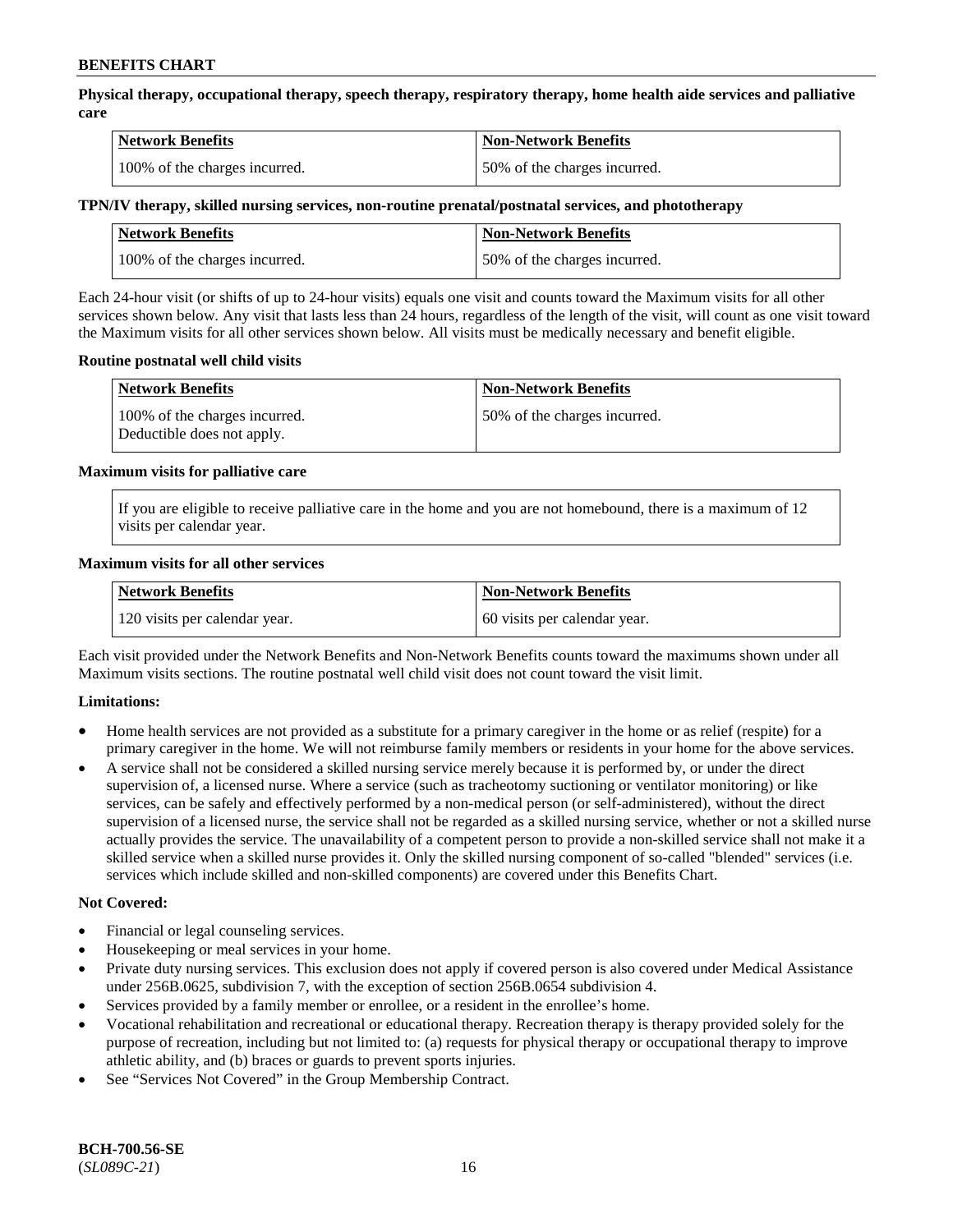## **HOME HOSPICE SERVICES**

#### **Applicable Definitions:**

**Part-time.** This is up to two hours of service per day, more than two hours is considered continuous care.

**Continuous Care.** This is from two to twelve hours of service per day provided by a registered nurse, licensed practical nurse, or home health aide, during a period of crisis in order to maintain a terminally ill patient at home.

**Appropriate Facility.** This is a nursing home, hospice residence, or other inpatient facility.

**Custodial Care Related to Hospice Services.** This means providing assistance in the activities of daily living and the care needed by a terminally ill patient which can be provided by primary caregiver (i.e., family member or friend) who is responsible for the patient's home care.

## **Covered Services:**

**Home Hospice Program.** We cover the services described below if you are terminally ill and accepted as a home hospice program participant. You must meet the eligibility requirements of the program, and elect to receive services through the home hospice program. The services will be provided in your home, with inpatient care available when medically necessary as described below. If you elect to receive hospice services, you do so in lieu of curative treatment for your terminal illness for the period you are enrolled in the home hospice program.

**Eligibility:** In order to be eligible to be enrolled in the home hospice program, you must: (1) be a terminally ill patient (prognosis of six months or less); (2) have chosen a palliative treatment focus (i.e., emphasizing comfort and supportive services rather than treatment attempting to cure the disease or condition); and (3) continue to meet the terminally ill prognosis as reviewed by our medical director or his or her designee over the course of care. You may withdraw from the home hospice program at any time.

**Eligible Services:** Hospice services include the following services provided in accordance with an approved hospice treatment plan.

- Home Health Services:
	- o Part-time care provided in your home by an interdisciplinary hospice team (which may include a physician, nurse, social worker, and spiritual counselor) and medically necessary home health services are covered.
	- o One or more periods of continuous care in your home or in a setting which provides day care for pain or symptom management, when medically necessary, will be covered.
- Inpatient Services: We cover medically necessary inpatient services.
- Other Services:
	- o Respite care is covered for care in your home or in an appropriate facility, to give your primary caregivers (i.e., family members or friends) rest and/or relief when necessary in order to maintain a terminally ill patient at home.
	- o Medically necessary medications for pain and symptom management.
	- o Semi-electric hospital beds and other durable medical equipment are covered.
	- o Emergency and non-emergency care is covered.

| <b>Network Benefits</b>       | <b>Non-Network Benefits</b>  |
|-------------------------------|------------------------------|
| 100% of the charges incurred. | 50% of the charges incurred. |

Respite care is limited to 5 days per episode, and respite care and continuous care combined are limited to 30 days.

## **Not Covered:**

- Financial or legal counseling services.
- Housekeeping or meal services in your home.
- Custodial or maintenance care related to hospice services, whether provided in the home or in a nursing home.
- Any service not specifically described as covered services under this home hospice services benefits.
- Any services provided by members of your family or residents in your home.
- See "Services Not Covered" in the Group Membership Contract.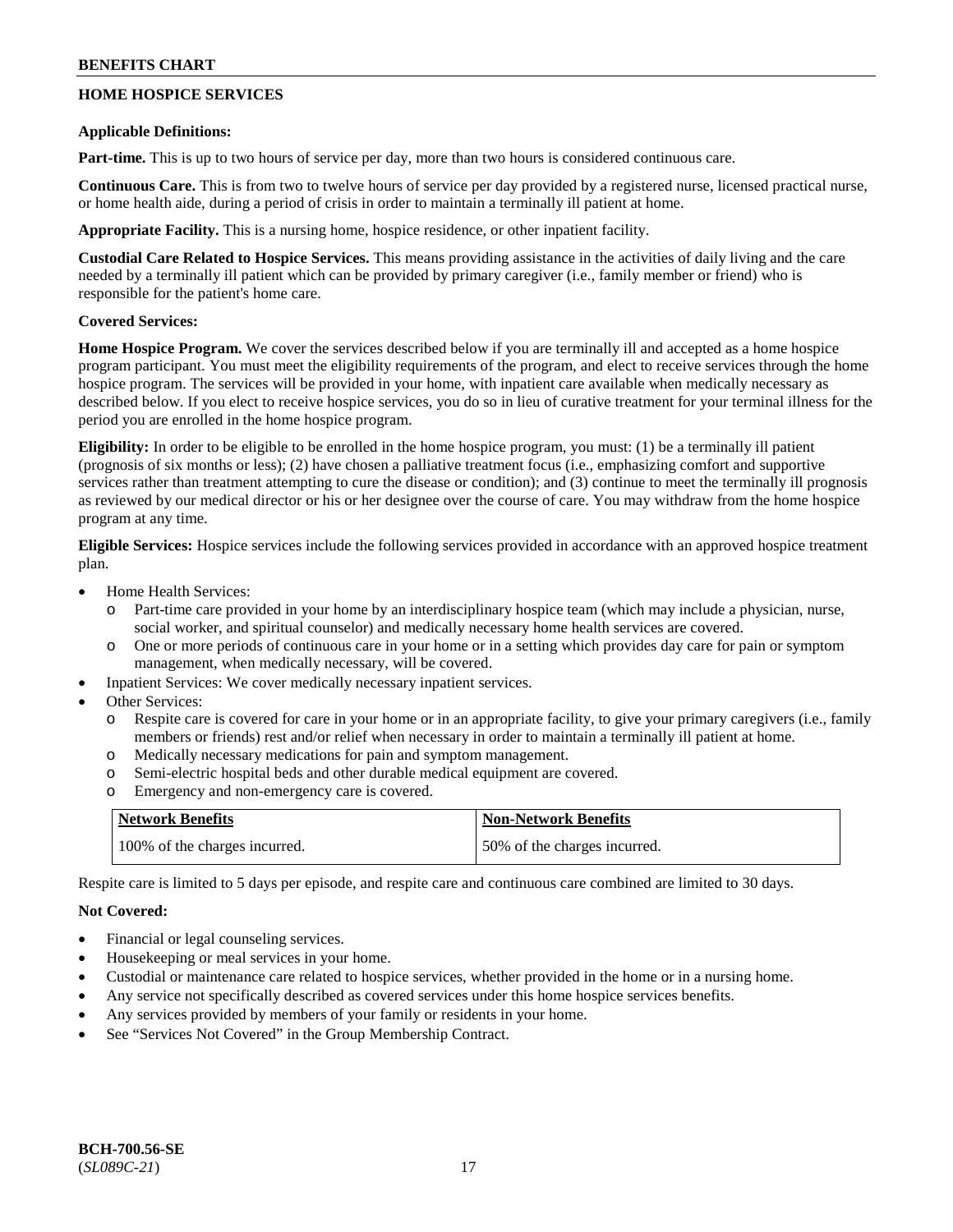## **HOSPITAL AND SKILLED NURSING FACILITY SERVICES**

## **Covered Services:**

We cover services as described below.

#### **Medical or Surgical Hospital Services**

**Inpatient Hospital Services:** We cover the following medical or surgical services, for the treatment of acute illness or injury, which require the level of care only provided in an acute care facility. These services must be authorized by a physician.

Inpatient hospital services include: room and board; the use of operating or maternity delivery rooms; intensive care facilities; newborn nursery facilities; general nursing care, anesthesia, laboratory and diagnostic imaging services, radiation therapy, physical therapy, prescription drugs or other medications administered during treatment, blood and blood products (unless replaced), and blood derivatives, and other diagnostic or treatment related hospital services; physician and other professional medical and surgical services provided while in the hospital, including gender reassignment surgery that meets medical coverage criteria.

We cover up to 120 hours of services provided by a private duty nurse or personal care assistant who has provided home care services to a ventilator-dependent patient, solely for the purpose of assuring adequate training of the hospital staff to communicate with that patient.

Services for items for personal convenience, such as television rental, are not covered.

We cover, following a vaginal delivery, a minimum of 48 hours of inpatient care for the mother and newborn child. We cover, following a caesarean section delivery, a minimum of 96 hours of inpatient care for the mother and newborn child. If the duration of inpatient care is less than these minimums, we also cover a minimum of one home visit by a registered nurse for post-delivery care, within four days of discharge of the mother and newborn child. Services provided by the registered nurse include, but are not limited to, parent education, assistance and training in breast and bottle feeding, and conducting any necessary and appropriate clinical tests. We shall not provide any compensation or other non-medical remuneration to encourage a mother and newborn to leave inpatient care before the duration minimums specified.

Group health plans and health insurance issuers generally may not, under Federal law, restrict benefits for any hospital length of stay in connection with childbirth for the mother of newborn child to less than 48 hours following a vaginal delivery, or less than 96 hours following a caesarean section. However, Federal law generally does not prohibit the mother's or newborn's attending provider, after consulting with the mother, from discharging the mother or her newborn earlier than 48 hours (or 96 hours as applicable). In any case plans and issuers may not, under Federal law, require that a provider obtain authorization from the plan or the insurance issuer for prescribing a length of stay not in excess of 48 hours (or 96 hours).

| <b>Network Benefits</b>       | Non-Network Benefits         |
|-------------------------------|------------------------------|
| 100% of the charges incurred. | 50% of the charges incurred. |

Each member's admission or confinement, including that of a newborn child, is separate and distinct from the admission or confinement of any other member.

**Outpatient Hospital, Ambulatory Care or Surgical Facility Services:** We cover the following medical and surgical services, for diagnosis or treatment of illness or injury on an outpatient basis. These services must be authorized by a physician.

Outpatient services include: use of operating rooms, maternity delivery rooms or other outpatient departments, rooms or facilities; and the following outpatient services: general nursing care, anesthesia, laboratory and diagnostic imaging services, radiation therapy, physical therapy, drugs administered during treatment, blood and blood products (unless replaced), and blood derivatives, and other diagnostic or treatment related outpatient services; physician and other professional medical and surgical services provided while an outpatient, including gender reassignment surgery that meets medical coverage criteria.

For Network Benefits, non-emergent, scheduled outpatient Magnetic Resonance Imaging (MRI) and Computed Tomography (CT) must be provided at a designated facility. Your physician and facility will obtain or verify authorization for these services with HealthPartners, as needed.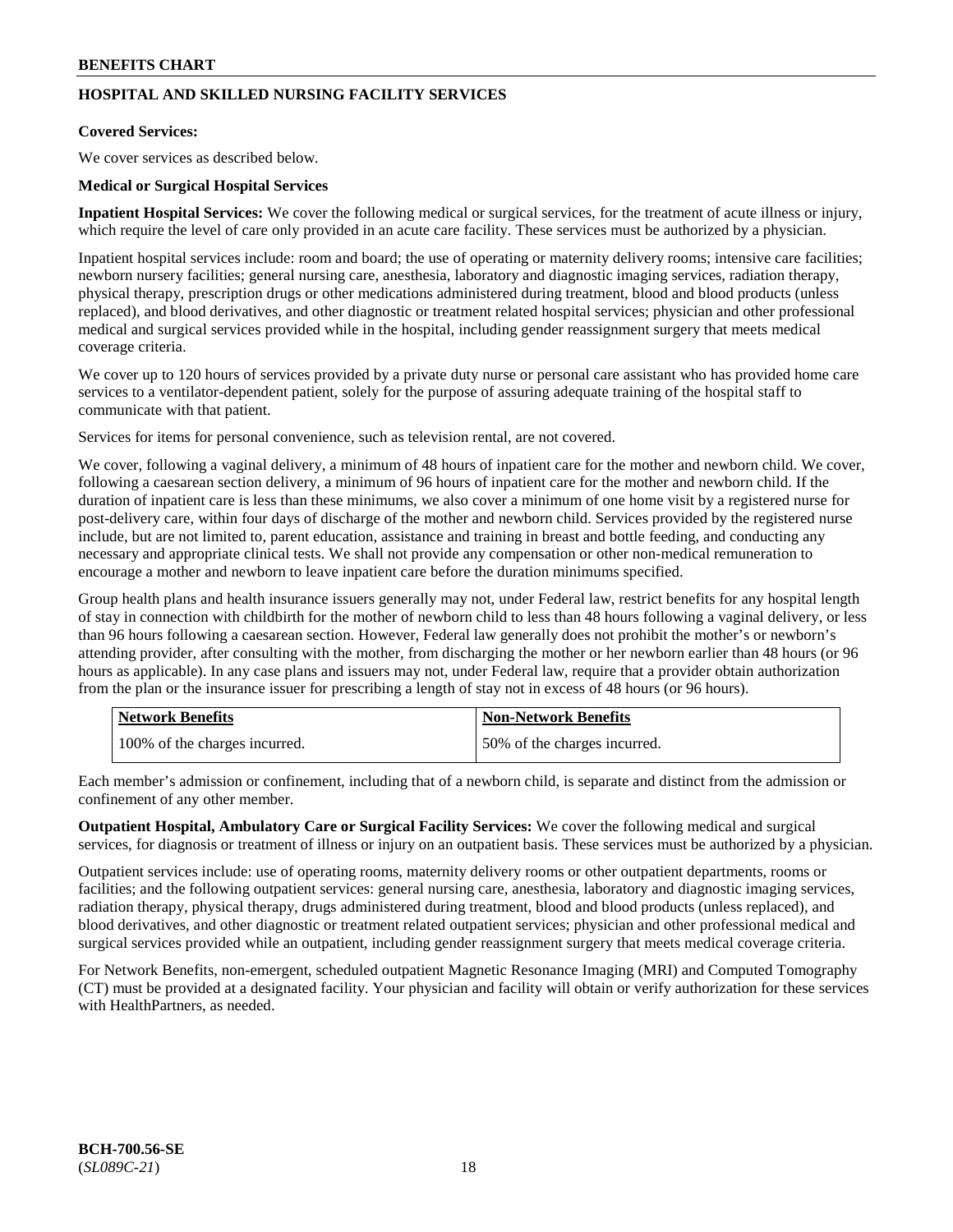To see the benefit level for diagnostic imaging services, laboratory services and physical therapy, see benefits under Diagnostic Imaging Services, Laboratory Services and Physical Therapy in this Benefits Chart.

| <b>Network Benefits</b>       | Non-Network Benefits         |
|-------------------------------|------------------------------|
| 100% of the charges incurred. | 50% of the charges incurred. |

## **Skilled Nursing Facility Care**

We cover room and board, daily skilled nursing and related ancillary services for post-acute treatment and rehabilitative care of illness or injury that meets medical coverage criteria.

| Network Benefits                              | <b>Non-Network Benefits</b>                   |
|-----------------------------------------------|-----------------------------------------------|
| 100\% of the charges incurred.                | 50% of the charges incurred.                  |
| Limited to 120 day maximum per calendar year. | Limited to 120 day maximum per calendar year. |

Each day of services provided under the Network Benefits and Non-Network Benefits combined, counts toward the maximums shown above.

#### **Not Covered:**

- Services for items for personal convenience, such as television rental.
- See "Services Not Covered" in the Group Membership Contract.

## **INFERTILITY SERVICES**

#### **Covered Services:**

We cover the diagnosis of infertility. These services include diagnostic procedures and tests provided in connection with an infertility evaluation, office visits and consultations to diagnose infertility.

| <b>Network Benefits</b>       | <b>Non-Network Benefits</b>  |
|-------------------------------|------------------------------|
| 100% of the charges incurred. | 50% of the charges incurred. |

Coverage is limited to office visits and consultations to diagnose infertility. Treatment is not covered.

## **Not Covered:**

- Treatment of infertility, including but not limited to, office visits, laboratory and diagnostic imaging services and drugs for the treatment of infertility; assisted reproduction, including, but not limited to gamete intrafallopian tube transfer (GIFT), zygote intrafallopian tube transfer (ZIFT) intracytoplasmic sperm injection (ICSI), and/or in-vitro fertilization (IVF), and all charges associated with such procedures; reversal of sterilization; artificial insemination; and sperm, ova or embryo acquisition, retrieval or storage; however, we do cover office visits and consultations to diagnose infertility.
- Services related to the establishment of surrogate pregnancy and fees for a surrogate.
- See "Services Not Covered" in the Group Membership Contract.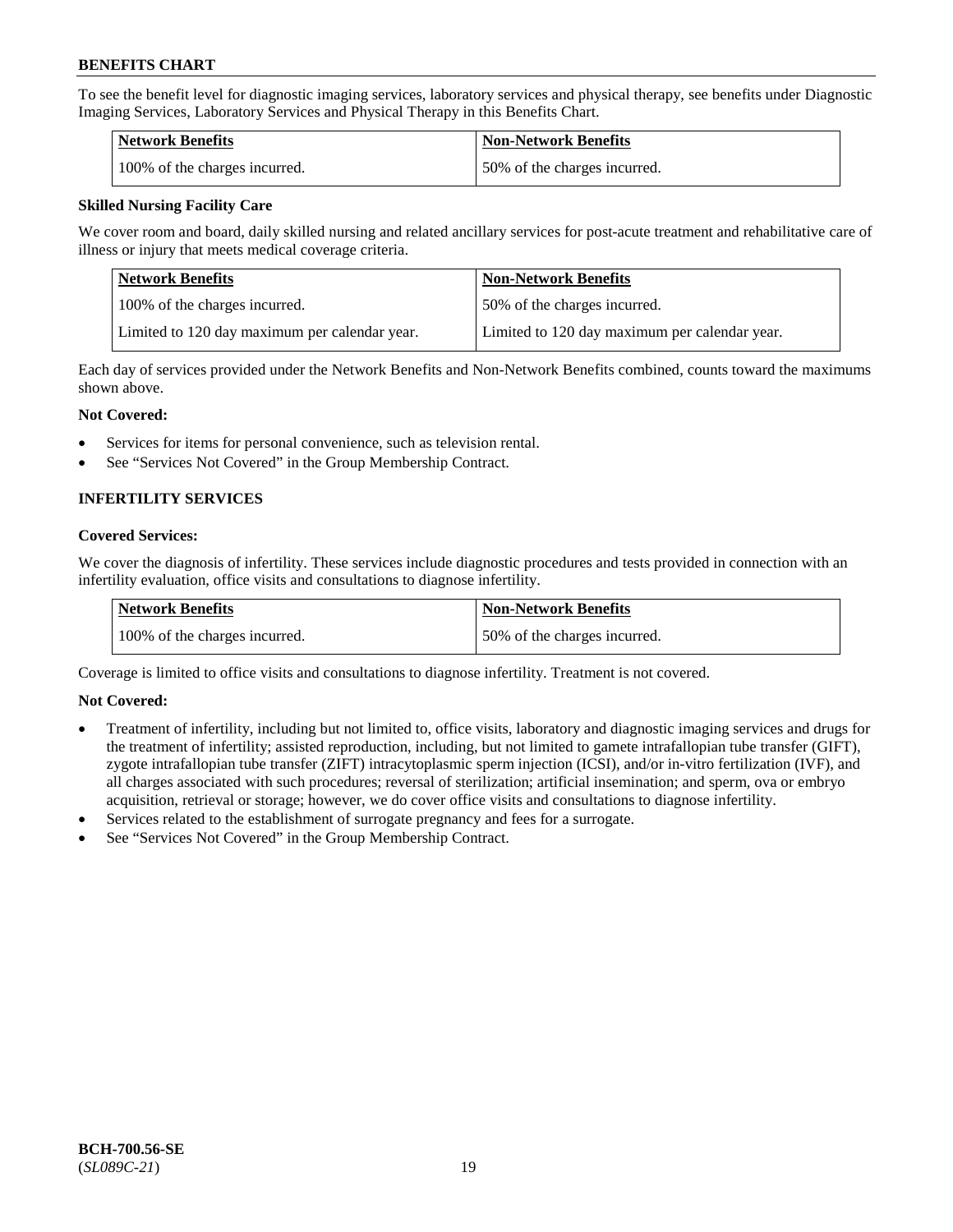## **LABORATORY SERVICES**

## **Covered Services:**

We cover laboratory tests when ordered by a provider and provided in a clinic or outpatient hospital facility.

To see the benefit level for inpatient hospital or skilled nursing facility services, see benefits under Inpatient Hospital and Skilled Nursing Facility Services in this Benefits Chart.

**Prostate-specific antigen (PSA) test coverage.** We cover prostate cancer screening for men 40 years of age or over who are symptomatic or in a high-risk category and for all men 50 years of age or older. Coverage includes a prostate-specific antigen blood test and a digital rectal examination.

| <b>Network Benefits</b>       | <b>Non-Network Benefits</b>  |
|-------------------------------|------------------------------|
| 100% of the charges incurred. | 50% of the charges incurred. |

#### **All other laboratory services**

#### **Services for illness or injury**

| <b>Network Benefits</b>       | <b>Non-Network Benefits</b>  |
|-------------------------------|------------------------------|
| 100% of the charges incurred. | 50% of the charges incurred. |

## **Preventive Services**

Laboratory services associated with preventive services are covered at the benefit level shown in the "Preventive Services" section of this Benefits Chart.

## **Not Covered:**

See "Services Not Covered" in the Group Membership Contract.

## **LYME DISEASE SERVICES**

## **Covered Services:**

We cover services for the treatment of Lyme disease.

| <b>Network Benefits</b>                                | <b>Non-Network Benefits</b>                                  |
|--------------------------------------------------------|--------------------------------------------------------------|
| Coverage level is same as corresponding Network        | Coverage level is same as corresponding Non-Network          |
| Benefit, depending on type of service provided such as | Benefit, depending on type of service provided, such as      |
| Office Visits for Illness or Injury, Inpatient or      | Office Visits for Illness or Injury, Inpatient or Outpatient |
| <b>Outpatient Hospital Services.</b>                   | Hospital Services.                                           |

## **Not Covered:**

See "Services Not Covered" in the Group Membership Contract.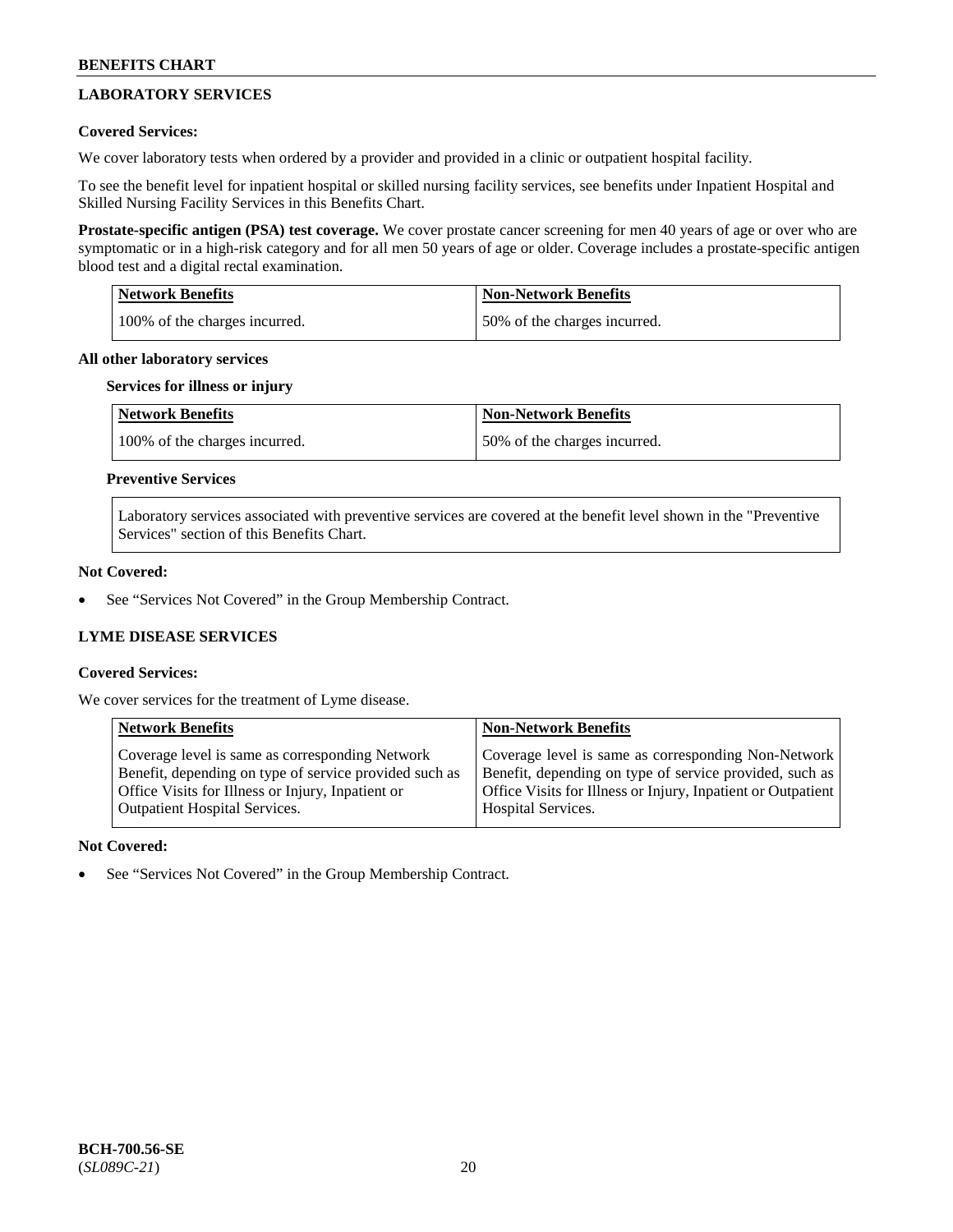## **MASTECTOMY RECONSTRUCTION BENEFIT**

## **Covered Services:**

We cover reconstruction of the breast on which the mastectomy has been performed; surgery and reconstruction of the other breast to produce symmetrical appearance, and prostheses and physical complications of all stages of mastectomy, including lymphedemas.

| <b>Network Benefits</b>                                 | <b>Non-Network Benefits</b>                             |
|---------------------------------------------------------|---------------------------------------------------------|
| Coverage level is same as corresponding Network         | Coverage level is same as corresponding Non-Network     |
| Benefit, depending on type of service provided, such as | Benefit, depending on type of service provided, such as |
| Office Visits for Illness or Injury, Inpatient or       | Office Visits for Illness or Injury, Inpatient or       |
| <b>Outpatient Hospital Services.</b>                    | <b>Outpatient Hospital Services.</b>                    |

## **Not Covered:**

See "Services Not Covered" in the Group Membership Contract.

## **MEDICATION THERAPY DISEASE MANAGEMENT PROGRAM**

## **Covered Services:**

If you meet our criteria for coverage, you may qualify for our Medication Therapy Disease Management Program.

The program covers consultations with a designated pharmacist.

Covered services are based on established medical policies, which are subject to periodic review and modification by the medical directors. These medical policies (medical coverage criteria) are available online at [healthpartners.com](https://www.healthpartners.com/hp/index.html) or by calling Member Services.

| Network Benefits                                            | <b>Non-Network Benefits</b> |
|-------------------------------------------------------------|-----------------------------|
| 100% of the charges incurred.<br>Deductible does not apply. | No Coverage.                |

## **Not Covered:**

See "Services Not Covered" in the Group Membership Contract.

## **OFFICE VISITS FOR ILLNESS OR INJURY**

## **Covered Services:**

We cover the following when medically necessary: professional medical and surgical services and related supplies, including biofeedback, of physicians and other health care providers; blood and blood products (unless replaced) and blood derivatives.

We cover diagnosis and treatment of illness or injury to the eyes. Where contact or eyeglass lenses are prescribed as medically necessary for the post-operative treatment of cataracts or for the treatment of aphakia, or keratoconus, we cover the initial evaluation, lenses and fitting. Members must pay for lens replacement beyond the initial pair.

We also provide coverage for the initial physical evaluation of a child if it is ordered by a Minnesota juvenile court.

## **Office Visits**

| <b>Network Benefits</b>       | <b>Non-Network Benefits</b>  |
|-------------------------------|------------------------------|
| 100% of the charges incurred. | 50% of the charges incurred. |

**Convenience clinics**

| Network Benefits              | <b>Non-Network Benefits</b>  |
|-------------------------------|------------------------------|
| 100% of the charges incurred. | 50% of the charges incurred. |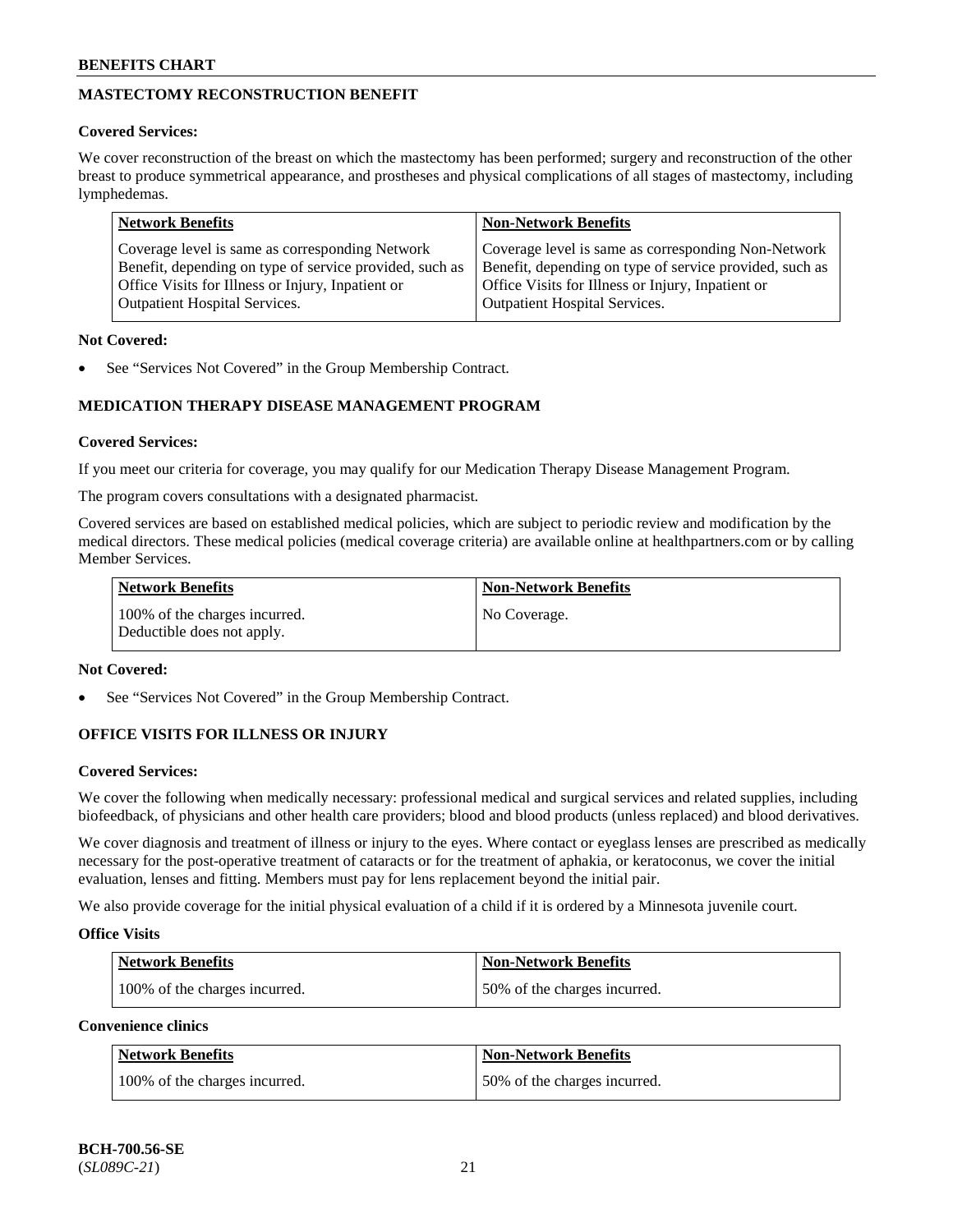## **Scheduled telephone visits**

| <b>Network Benefits</b>       | <b>Non-Network Benefits</b>  |
|-------------------------------|------------------------------|
| 100% of the charges incurred. | 50% of the charges incurred. |

## **E-visits**

## **Access to online care through virtuwell at [virtuwell.com](https://www.virtuwell.com/)**

| <b>Network Benefits</b>       | <b>Non-Network Benefits</b> |
|-------------------------------|-----------------------------|
| 100% of the charges incurred. | Not Applicable.             |

## **All other E-visits**

| Network Benefits              | <b>Non-Network Benefits</b>  |
|-------------------------------|------------------------------|
| 100% of the charges incurred. | 50% of the charges incurred. |

## **Injections administered in a physician's office, other than immunizations**

## **Allergy injections**

| Network Benefits              | Non-Network Benefits         |
|-------------------------------|------------------------------|
| 100% of the charges incurred. | 50% of the charges incurred. |

## **All other injections**

| <b>Network Benefits</b>       | <b>Non-Network Benefits</b>  |
|-------------------------------|------------------------------|
| 100% of the charges incurred. | 50% of the charges incurred. |

## **Not Covered:**

- Court ordered treatment, except as described in this Benefits Chart under "Mental Health Services" and "Office Visits for Illness or Injury" or as otherwise required by law.
- See "Services Not Covered" in the Group Membership Contract.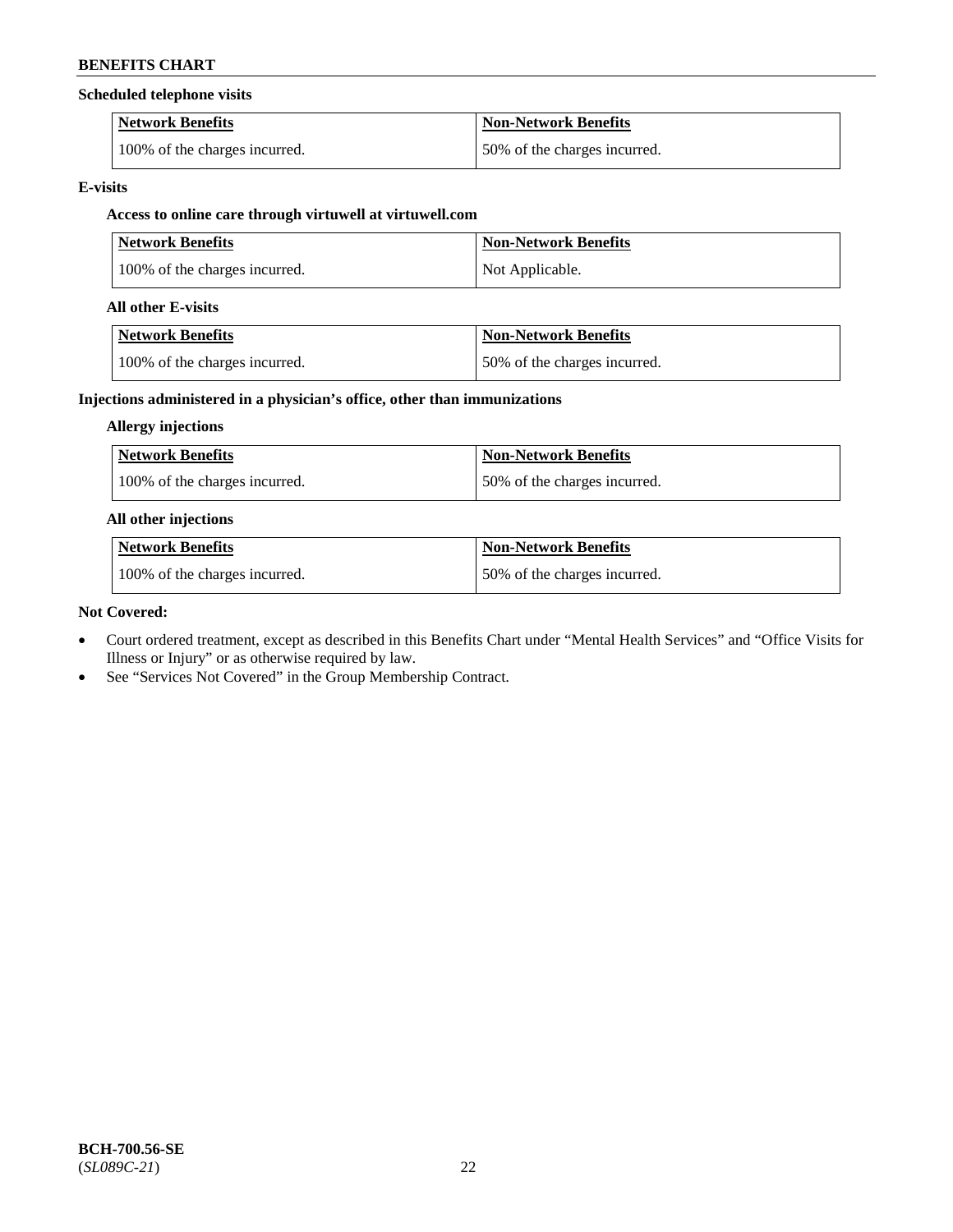## **PEDIATRIC AUTOIMMUNE NEUROPSYCHIATRIC DISORDERS ASSOCIATED WITH STREPTOCOCCAL INFECTIONS (PANDAS) AND PEDIATRIC ACUTE-ONSET NEUROPSYCHIATRIC SYNDROME (PANS) TREATMENT**

#### **Definitions:**

**Pediatric acute-onset neuropsychiatric syndrome.** This means a class of acute-onset obsessive compulsive or tic disorders or other behavioral changes presenting in children and adolescents that are not otherwise explained by another known neurologic or medical disorder.

**Pediatric autoimmune neuropsychiatric disorders associated with streptococcal infections.** This means a condition in which a streptococcal infection in a child or adolescent causes the abrupt onset of clinically significant obsessions, compulsions, tics, or other neuropsychiatric symptoms or behavioral changes, or a relapsing and remitting course of symptom severity.

#### **Covered Services:**

We cover treatment for pediatric autoimmune neuropsychiatric disorders associated with streptococcal infections (PANDAS) and for treatment for pediatric acute-onset neuropsychiatric syndrome (PANS). Treatments that must be covered under this section must be recommended by the member's licensed health care professional and include but are not limited to antibiotics, medication and behavioral therapies to manage neuropsychiatric symptoms, plasma exchange, and immunoglobulin.

| <b>Network Benefits</b>                                 | <b>Non-Network Benefits</b>                             |
|---------------------------------------------------------|---------------------------------------------------------|
| Coverage level is same as corresponding Network         | Coverage level is same as corresponding Non-Network     |
| Benefit, depending on type of service provided, such as | Benefit, depending on type of service provided, such as |
| Office Visits for Illness or Injury, Inpatient or       | Office Visits for Illness or Injury, Inpatient or       |
| <b>Outpatient Hospital Services.</b>                    | <b>Outpatient Hospital Services.</b>                    |

#### **Not Covered:**

See "Services Not Covered" in the Group Membership Contract.

## **PEDIATRIC EYEWEAR**

#### **Covered Services:**

We cover pediatric eyewear for children, subject to our medical coverage criteria. This provision will continue until the end of the month in which the child turns age 19. These medical policies (medical coverage criteria) are available by calling Member Services or logging on to your "*my*HealthPartners" account at [healthpartners.com.](https://www.healthpartners.com/hp/index.html)

| Network Benefits              | <b>Non-Network Benefits</b> |
|-------------------------------|-----------------------------|
| 100% of the charges incurred. | No Coverage.                |

Limited to one pair of eyeglasses (lenses and frames) or one pair of contact lenses per benefit year.

#### **Not Covered:**

- Replacement of eyeglasses or contact lenses due to loss or theft.
- See "Services Not Covered" in the Group Membership Contract.

## **PHYSICAL THERAPY, OCCUPATIONAL THERAPY AND SPEECH THERAPY**

#### **Covered Services:**

We cover the following physical therapy, occupational therapy and speech therapy services:

- rehabilitative care to correct the effects of illness or injury;
- habilitative care rendered for congenital, developmental or medical conditions which have significantly limited the successful initiation of normal speech and normal motor development.

Massage therapy which is performed in conjunction with other treatment/modalities by a physical occupational therapist, is part of a prescribed treatment plan and is not billed separately is covered.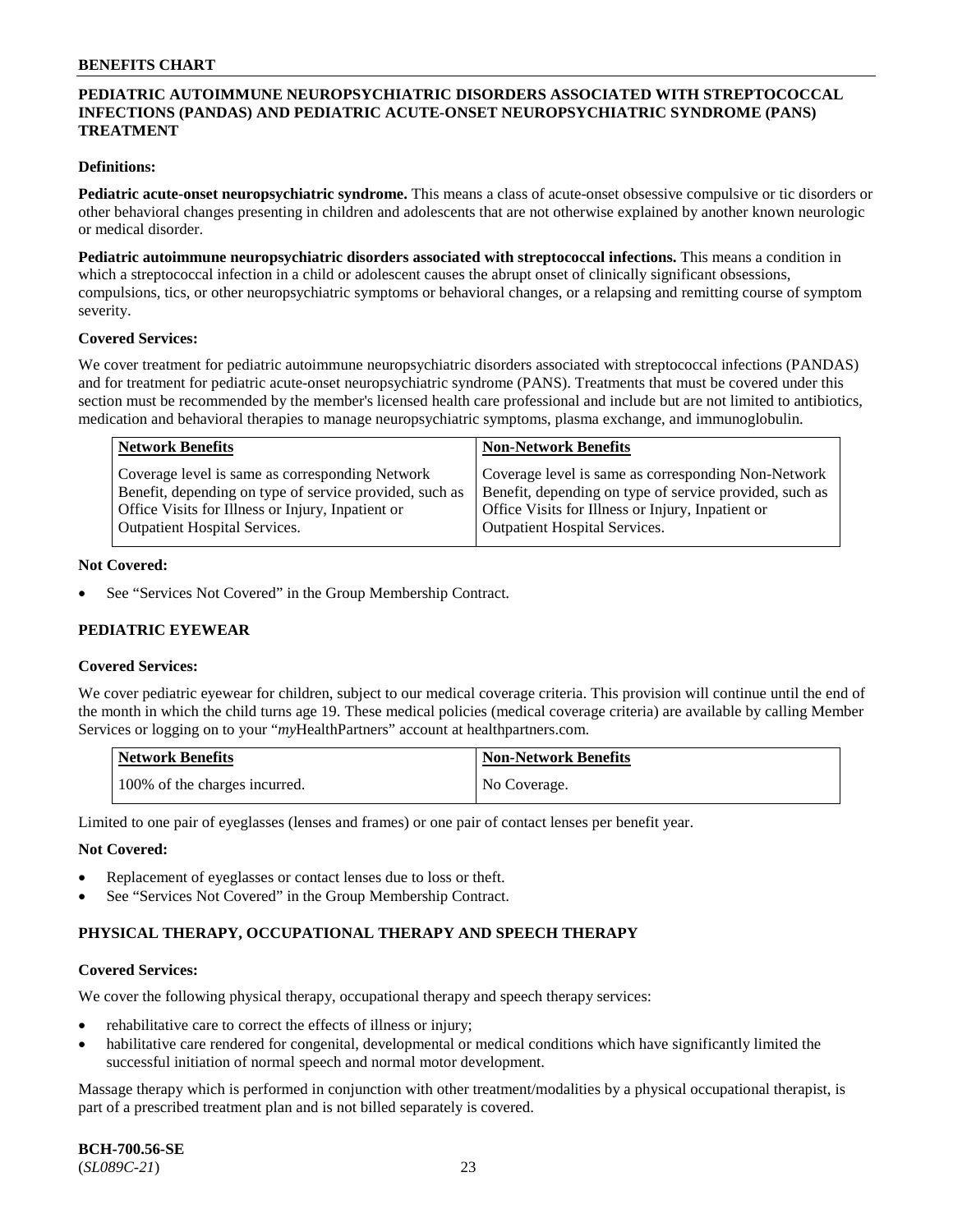We cover services provided in a clinic. We also cover physical therapy provided in an outpatient hospital facility. To see the benefit level for inpatient hospital or skilled nursing facility services, see benefits under Inpatient Hospital and Skilled Nursing Facility Services.

## **Rehabilitative Care**

| <b>Network Benefits</b>       | <b>Non-Network Benefits</b>                                                               |
|-------------------------------|-------------------------------------------------------------------------------------------|
| 100% of the charges incurred. | 50% of the charges incurred.                                                              |
|                               | Physical and Occupational Therapy combined are<br>limited to 20 visits per calendar year. |
|                               | Speech Therapy is limited to 20 visits per calendar year.                                 |

## **Habilitative Care**

| <b>Network Benefits</b>       | <b>Non-Network Benefits</b>                                                                       |
|-------------------------------|---------------------------------------------------------------------------------------------------|
| 100% of the charges incurred. | 50% of the charges incurred.                                                                      |
|                               | Physical, Occupational and Speech Therapy combined<br>are limited to 20 visits per calendar year. |

#### **Not Covered:**

- Massage therapy for the purpose of comfort or convenience of the member.
- See "Services Not Covered" in the Group Membership Contract.

## **PORT WINE STAIN REMOVAL SERVICES**

#### **Covered Services:**

We cover port wine stain removal services.

| <b>Network Benefits</b>                                | <b>Non-Network Benefits</b>                                  |
|--------------------------------------------------------|--------------------------------------------------------------|
| Coverage level is same as corresponding Network        | Coverage level is same as corresponding Non-Network          |
| Benefit, depending on type of service provided such as | Benefit, depending on type of service provided, such as      |
| Office Visits for Illness or Injury, Inpatient or      | Office Visits for Illness or Injury, Inpatient or Outpatient |
| <b>Outpatient Hospital Services.</b>                   | <b>Hospital Services.</b>                                    |

## **Not Covered:**

• See "Services Not Covered" in the Group Membership Contract.

## **PRESCRIPTION DRUG SERVICES**

## **Covered Services:**

We cover prescription drugs and medications that can be self-administered or are administered in a physician's office. We cover off-label use of formulary drugs to treat cancer if the drug is recognized for the treatment of cancer in any authoritative compendia used by the Medicare program.

We cover orally administered anticancer drugs at the applicable benefit level under outpatient drugs below. We are in compliance with Minnesota Statute 62A.3075 because we do not cover orally administered anticancer drugs under our specialty drug benefit.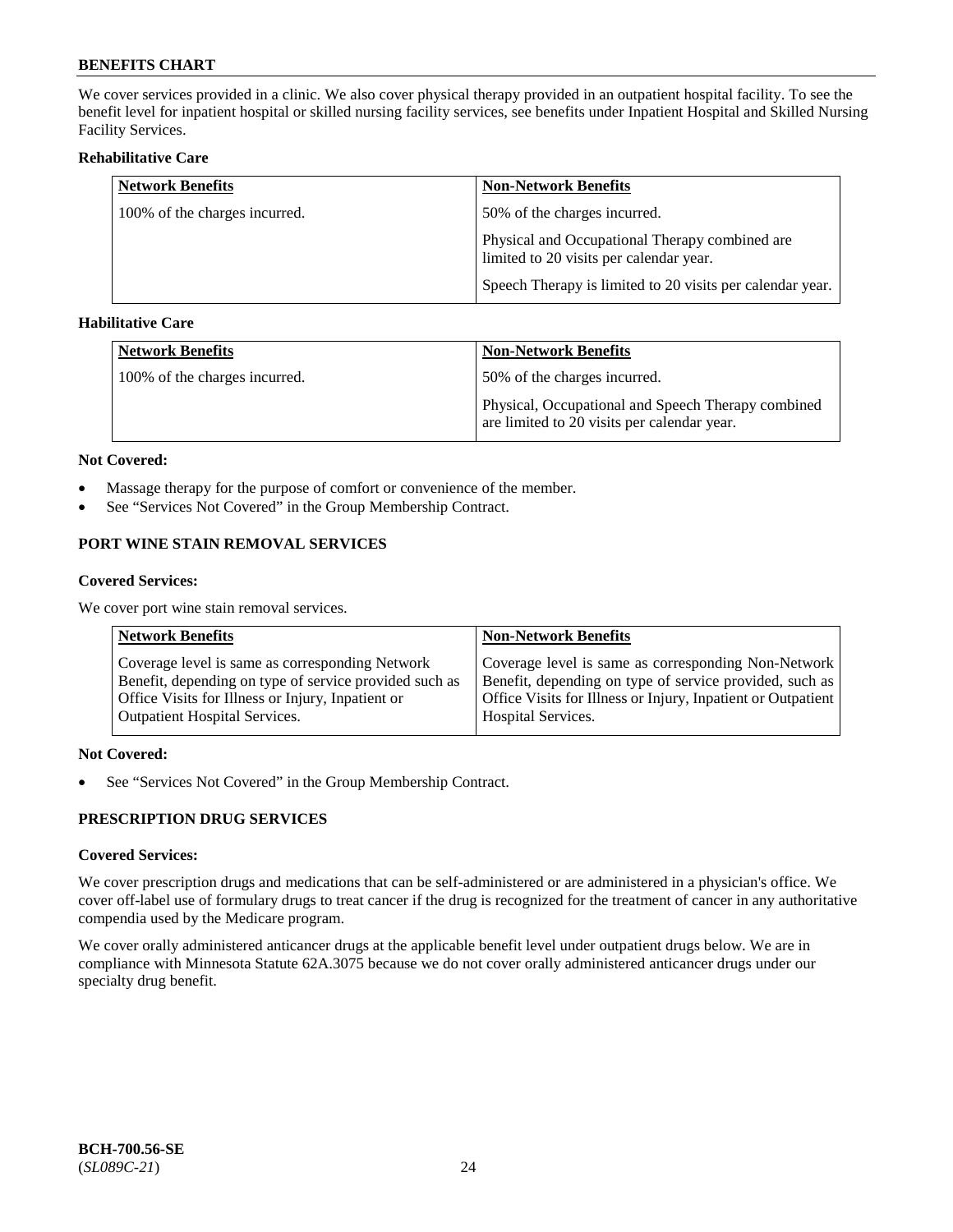We will refill a prescription for eye drops covered under this Benefits Chart if the member requests a refill and original prescription specified that additional quantities would be needed, providing the refill request does not exceed the quantities needed, and the following conditions are met:

- If the member requests a 30-day refill supply, the request must be made between 21 and 30 days of the later of (a) the original date that the prescription was distributed to the member or (b) the date that the most recent refill was distributed to the member; or
- If the member requests a 90-day refill supply, the request must be made between 75 and 90 days of the later of (a) the original date that the prescription was distributed to the member or (b) the date that the most recent refill was distributed to the member.

A licensed pharmacist may prescribe and dispense self-administered hormonal contraceptives, nicotine replacement medications, and opiate antagonists for the treatment of an acute opiate overdose in accordance with section 151.37, subdivision 14, 15, or 16, under the same terms of coverage that would apply had the prescription drug been prescribed by a licensed physician, physician assistant, or advanced practice nurse practitioner. If the plan excludes coverage for selfadministered hormonal contraceptives, they will not be covered under this provision.

#### **For Network Benefits, drugs and medications must be part of the formulary and obtained at a Network Pharmacy.**

#### **For Non-Network Benefits, drugs and medications must be part of the formulary.**

**See the Formulary definition for information on the Formulary Exception Process available to you.**

#### **Outpatient drugs (except as specified below)**

#### **Drugs on the Preventive Drug List**

| <b>Network Benefits</b>                                                                                                                            | <b>Non-Network Benefits</b>  |
|----------------------------------------------------------------------------------------------------------------------------------------------------|------------------------------|
| Generic formulary drugs from the Preventive Drug List<br>are covered at 100% of the charges incurred.<br>Deductible does not apply.                | 50% of the charges incurred. |
| Brand name formulary drugs from the Preventive Drug<br>List are covered at 100% of the charges incurred,<br>subject to a member copayment of \$60. |                              |
| In no event will your cost for a formulary insulin drug<br>exceed \$25.                                                                            |                              |
| Deductible does not apply.                                                                                                                         |                              |

#### **All other drugs**

| <b>Network Benefits</b>                                                   | <b>Non-Network Benefits</b>  |
|---------------------------------------------------------------------------|------------------------------|
| All other formulary drugs are covered at 100% of the<br>charges incurred. | 50% of the charges incurred. |
| Deductible applies.                                                       |                              |

**Cost-Sharing Limits for Insulin:** We are required to limit your cost-sharing on prescription insulin to no more than the net price of the prescription insulin drug. This requirement applies at the point of sale, including deductible payments and the costsharing amounts charged once the deductible is met.

**Cost-sharing.** This means a deductible payment, copayment, or coinsurance amount that you must pay for covered prescription insulin in accordance with the terms and conditions of this health plan.

**Net price.** This means our cost for prescription insulin, including any rebates or discounts received by or accrued directly or indirectly to us from a drug manufacturer or pharmacy benefit manager.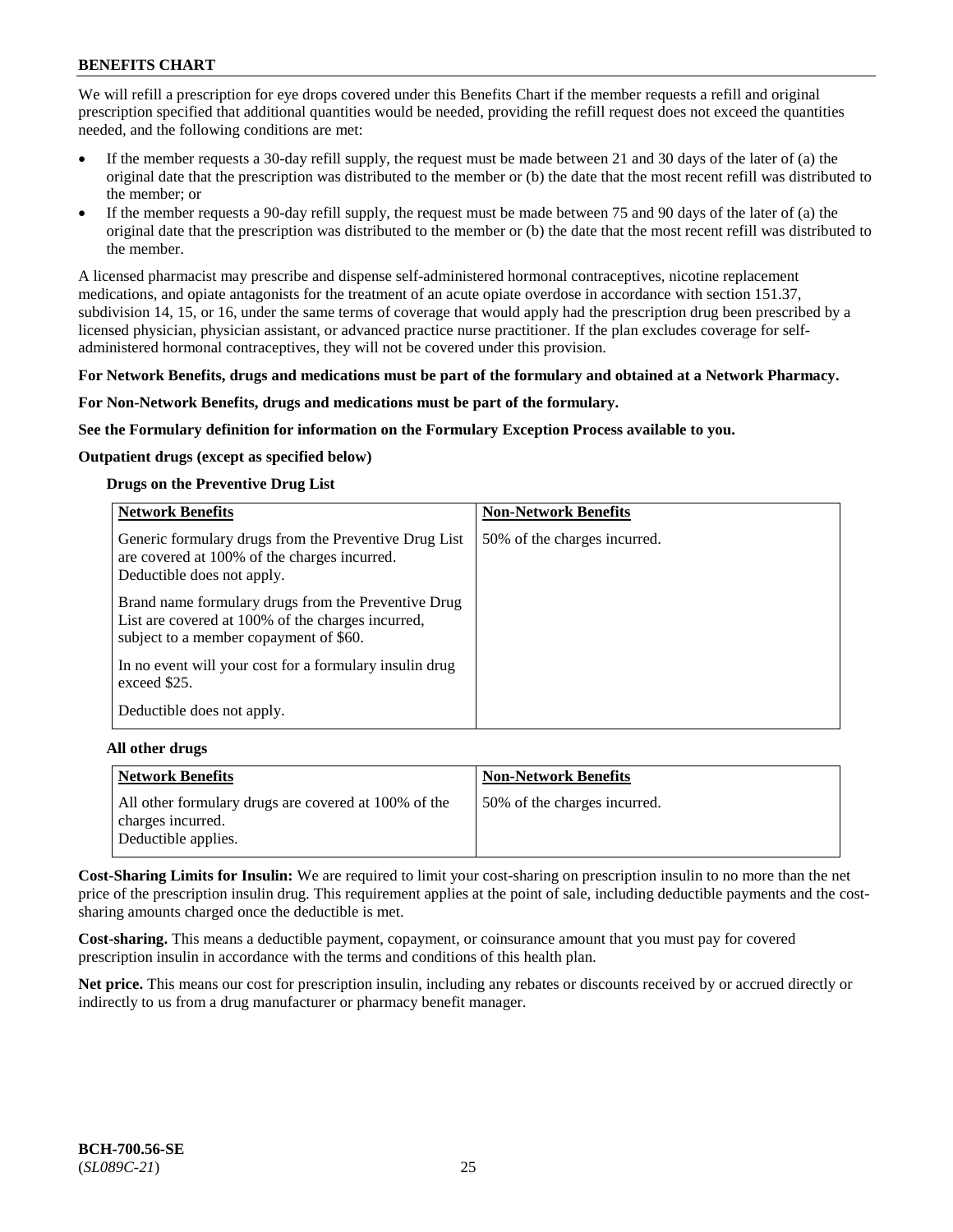## **Mail order drugs**

| <b>Network Benefits</b>                                                                                                                                                                   | <b>Non-Network Benefits</b>           |
|-------------------------------------------------------------------------------------------------------------------------------------------------------------------------------------------|---------------------------------------|
| For your convenience, you may also get up to a 93-day<br>supply of outpatient formulary prescription drugs that<br>can be self-administered through the designated mail<br>order service. | See Network Mail Order Drugs benefit. |
| New prescriptions to treat certain chronic conditions<br>and trial drugs will be limited to quantity limits<br>described at the end of this section.                                      |                                       |
| Specialty Drugs are not available through the mail order<br>service.                                                                                                                      |                                       |

## **Tobacco cessation drugs are covered for all FDA – approved tobacco cessation drugs for a minimum of 90 days**

| Network Benefits                                            | <b>Non-Network Benefits</b>  |
|-------------------------------------------------------------|------------------------------|
| 100% of the charges incurred.<br>Deductible does not apply. | 50% of the charges incurred. |

#### **Specialty Drugs that are self-administered**

| <b>Network Benefits</b>                                                                                                                    | <b>Non-Network Benefits</b> |
|--------------------------------------------------------------------------------------------------------------------------------------------|-----------------------------|
| 100% of the charges incurred.                                                                                                              | No Coverage.                |
| For Network Benefits, specialty drugs are limited to<br>drugs on the specialty drug list and must be obtained<br>from a designated vendor. |                             |

#### **Drugs for the treatment of growth deficiency**

| <b>Network Benefits</b>                                                                                                                            | <b>Non-Network Benefits</b>  |
|----------------------------------------------------------------------------------------------------------------------------------------------------|------------------------------|
| 100% of the charges incurred.                                                                                                                      | 50% of the charges incurred. |
| For Network Benefits, growth deficiency drugs are<br>limited to drugs on the specialty drug list and must be<br>obtained from a designated vendor. |                              |

#### **Contraceptive drugs**

| <b>Network Benefits</b>                                                                                                                                        | <b>Non-Network Benefits</b>  |
|----------------------------------------------------------------------------------------------------------------------------------------------------------------|------------------------------|
| 100% of the charges incurred for formulary drugs.<br>Deductible does not apply.                                                                                | 50% of the charges incurred. |
| If a physician requests that a non-formulary<br>contraceptive drug be dispensed as written the drug will<br>be covered at 100%, not subject to the deductible. |                              |

#### **Limitations:**

- Certain drugs may require prior authorization as indicated on the formulary. HealthPartners may require prior authorization for the drug and also the site where the drug will be provided. Certain drugs are subject to our utilization review process and quantity limits, as indicated on our formulary.
- Certain non-formulary drugs require prior authorization. In addition, certain drugs may be subject to any quantity limits applied as part of our trial program.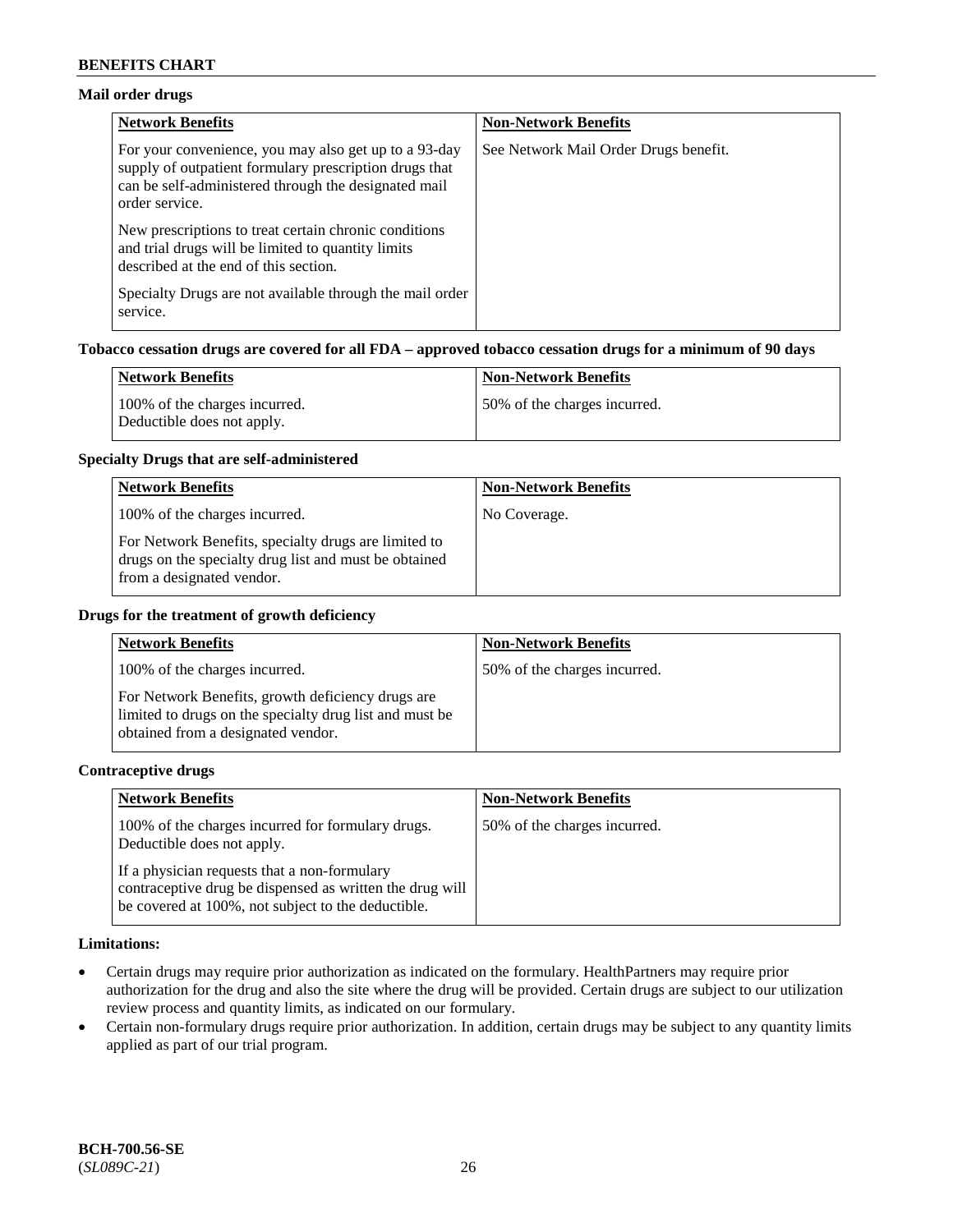- If a member requests a brand name drug when there is a generic equivalent, the brand name drug will be covered up to the charge that would apply to the generic drug, minus any required copayment. If a physician requests that a brand name drug be dispensed as written, and we determine the brand name drug is medically necessary, the drug will be paid at the Outpatient Drugs benefit.
- We may require members to try over-the-counter (OTC) drug alternatives before approving more costly formulary prescription drugs.
- Unless otherwise specified in the "Prescription Drug Services" section, you may receive up to a 31-day supply per prescription.
- A 93-day supply will be covered and dispensed only at pharmacies that participate in our extended day supply program
- New prescriptions to treat certain chronic conditions are limited to a 31-day supply.
- No more than a 31-day supply of Specialty Drugs will be covered and dispensed at a time, unless it's a manufacturer supplied drug that cannot be split that supplies the member with more than a 31-day supply.
- The member copayment for a drug will not exceed the cost of the drug.
- If a member copayment is required, you must pay one member copayment for each 31-day supply, or portion thereof.

#### **Not Covered:**

- Replacement of prescription drugs, medications, equipment and supplies due to loss, damage or theft.
- Nonprescription (over the counter) drugs or medications, including, but not limited to, vitamins, supplements, homeopathic remedies, and non-FDA approved drugs unless listed on the formulary and prescribed by a physician or legally authorized health care provider under applicable state and federal law. We cover off-label use of drugs to treat cancer as specified in the "Prescription Drug Services" section of this Benefits Chart. This exclusion does not include over-the-counter contraceptives for women as allowed under the Affordable Care Act when the member obtains a prescription for the item. In addition, if the member obtains a prescription, this exclusion does not include aspirin to prevent cardiovascular disease for men and women of certain ages; folic acid supplements for women who may become pregnant; fluoride chemoprevention supplements for children without fluoride in their water source; and iron supplements for children ages 6-12 who are at risk of anemia.
- Drugs on the Excluded Drug List. The Excluded Drug List includes select drugs within a therapy class that are not eligible for coverage. This includes drugs that may be excluded for certain indications. However, you may request coverage for a drug on the Excluded Drug List by requesting an exception to the formulary under the formulary exception process described in the definition of formulary in this Benefits Chart. The Excluded Drug List is available at [healthpartners.com](http://www.healthpartners.com/)
- Drugs that are newly approved by the FDA until they are reviewed and approved by HealthPartners Pharmacy and Therapeutics Committee. However, you may request coverage for a drug that is newly approved by the FDA by requesting an exception to the formulary under the formulary exception process described in the definition of formulary in the Benefits Chart.
- All drugs used for sexual dysfunction.
- All drugs for the treatment of infertility.
- Medical cannabis.
- Medical devices approved by the FDA will not be covered under the "Prescription Drug Services" section unless they are on our formulary. Covered medical devices are generally submitted and reimbursed under your medical benefits.
- See "Services Not Covered" in the Group Membership Contract.

#### **PREVENTIVE SERVICES**

#### **Applicable Definitions:**

**Routine Preventive Services** are routine healthcare services that include screenings, check-ups and counseling to prevent illness, disease or other health problems before symptoms occur.

**Diagnostic Services** are services to help a provider understand your symptoms, diagnose illness and decide what treatment may be needed. They may be the same services that are listed as preventive services, but they are being used as diagnostic services. Your provider will determine if these services are preventive or diagnostic. These services are not preventive if received as part of a visit to diagnose, manage or maintain an acute or chronic medical condition, illness or injury. When that occurs, unless otherwise indicated below, standard deductibles, copayments or coinsurance apply.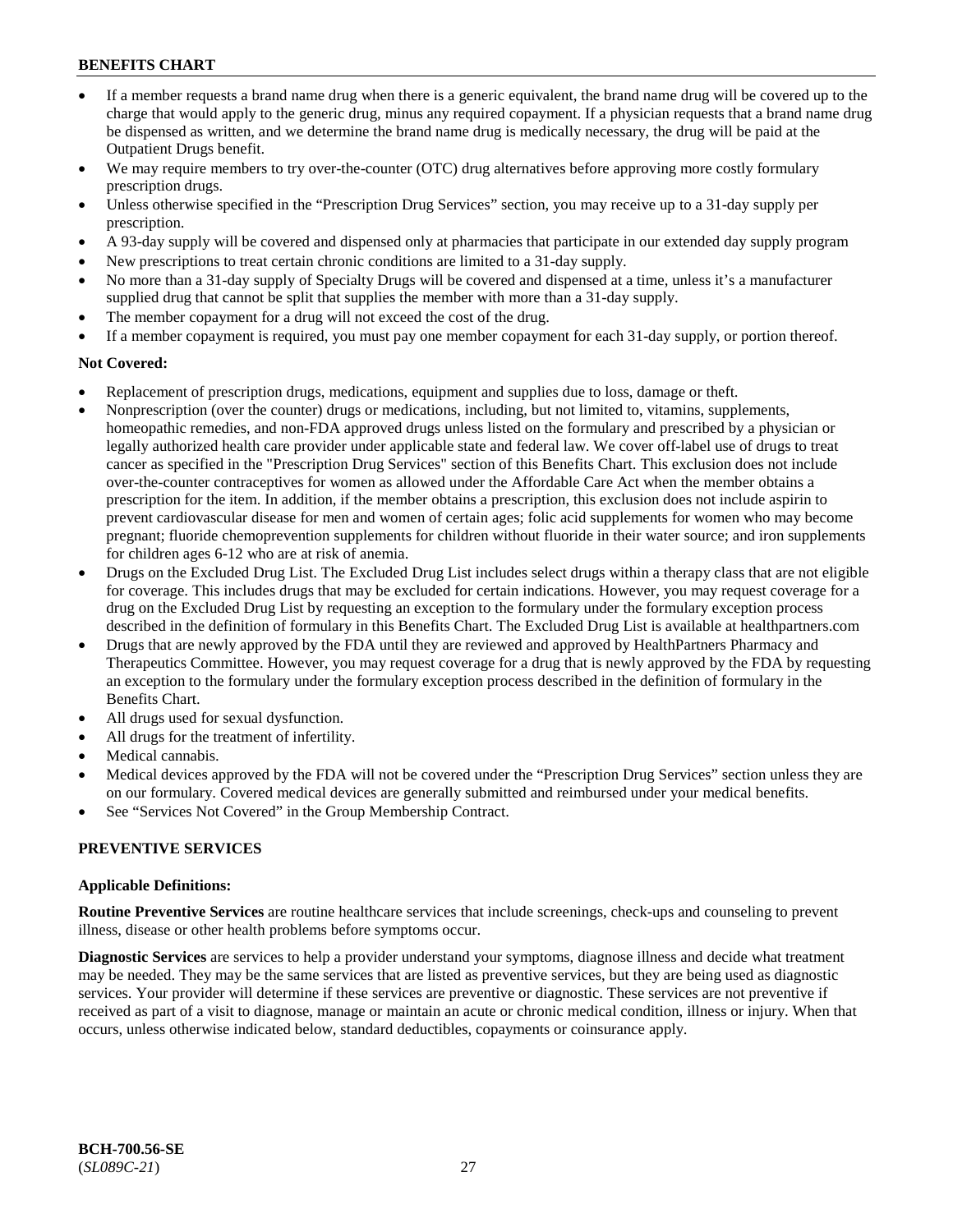## **Covered Services:**

We cover preventive services that meet any of the requirements under the Affordable Care Act (ACA) shown in the bulleted items below. These preventive services are covered at 100% under the network benefits with no deductible, copayments or coinsurance. (If a preventive service is not required by the ACA and it is covered at a lower benefit level or if a group qualifies for an exemption or accommodation for certain benefits under the ACA, it will be specified below). Preventive benefits mandated under the ACA are subject to periodic review and modification. Changes would be effective in accordance with the federal rules. Preventive services mandated by the ACA include:

- Evidence-based items or services that have in effect a rating of A or B in the current recommendations of the United States Preventive Services Task Force with respect to the individual;
- Immunizations for routine use in children, adolescents, and adults that have in effect a recommendation from the Advisory Committee on Immunization Practices of the Centers for Disease Control and Prevention with respect to the individual;
- With respect to infants, children, and adolescents, evidence-informed preventive care and screenings provided for in comprehensive guidelines supported by the Health Resources and Services Administration; and
- With respect to women, preventive care and screenings provided for in comprehensive guidelines supported by the Health Resources and Services Administration.

Covered services are based on established medical policies, which are subject to periodic review and modification by the medical or dental directors. These medical policies (medical coverage criteria) are available by calling Member Services, or logging on to your "*my*HealthPartners" account at [healthpartners.com.](http://www.healthpartners.com/)

A complete list of preventive care services recommended under the U.S. Preventive Task Force (USPSTF) is available online at [uspreventiveservicestaskforce.org/Page/Name/uspstf-a-and-b-recommendations.](https://www.uspreventiveservicestaskforce.org/Page/Name/uspstf-a-and-b-recommendations-by-date/)

HHS: [healthcare.gov/coverage/preventive-care-benefits](https://www.healthcare.gov/coverage/preventive-care-benefits/)

CDC: [cdc.gov/vaccines/schedules/index.html](https://www.cdc.gov/vaccines/schedules/index.html)

## **ACA and state mandated preventive services are covered as follows:**

**Routine health exams and periodic health assessments.** A physician or health care provider will counsel you as to how often health assessments are needed based on age, sex and health status. This includes screening for tobacco use, at least two tobacco cessation attempts per year (for those who use tobacco products), all FDA approved tobacco cessation medications including over-the-counter drugs (as shown in the "Prescription Drug Services" Section) and at least four counseling sessions of at least ten minutes each for tobacco cessation.

| Network Benefits                                            | <b>Non-Network Benefits</b>  |
|-------------------------------------------------------------|------------------------------|
| 100% of the charges incurred.<br>Deductible does not apply. | 50% of the charges incurred. |

**Child health supervision services**. This includes pediatric preventive services, such as fluoride chemoprevention for children without fluoride in their water source, newborn screenings, appropriate immunizations, developmental assessments and laboratory services appropriate to the age of the child from birth to 72 months, and appropriate immunizations until the end of the month in which the child turns 19, as defined by the Standards of Child Health Care issued by the American Academy of Pediatrics. We cover at least five child health supervision visits from birth to 12 months, three child health supervision visits from 12 months to 24 months, once a year from 24 months to 72 months.

| <b>Network Benefits</b>                                     | <b>Non-Network Benefits</b>  |
|-------------------------------------------------------------|------------------------------|
| 100% of the charges incurred.<br>Deductible does not apply. | 50% of the charges incurred. |

**Routine prenatal care and exams.** This includes the comprehensive package of medical and psychosocial support provided throughout a pregnancy, including risk assessment, serial surveillance, prenatal education, and use of specialized skills and technology when needed, as defined by Standards for Obstetric-Gynecologic Services issued by the American College of Obstetricians and Gynecologists.

| Network Benefits                                            | <b>Non-Network Benefits</b>  |
|-------------------------------------------------------------|------------------------------|
| 100% of the charges incurred.<br>Deductible does not apply. | 50% of the charges incurred. |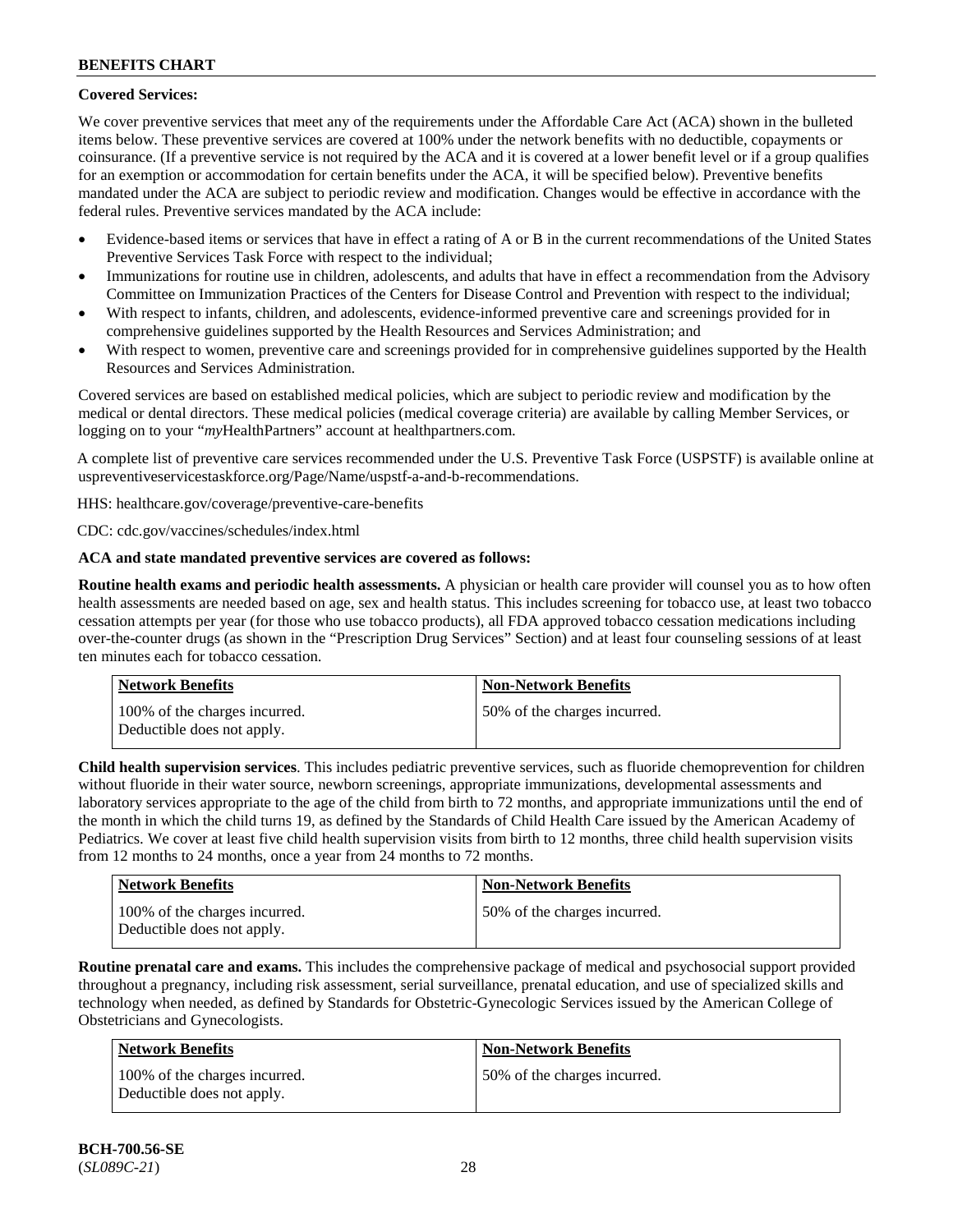**Routine postnatal care.** This includes health exams, assessments, education and counseling relating to the period immediately after childbirth

| Network Benefits                                            | <b>Non-Network Benefits</b>  |
|-------------------------------------------------------------|------------------------------|
| 100% of the charges incurred.<br>Deductible does not apply. | 50% of the charges incurred. |

**Routine screening procedures for cancer.** This includes colorectal screening or other cancer screenings recommended by the USPSTF with an A or B rating. Women's preventive health services below describes additional routine screening procedures for cancer.

| <b>Network Benefits</b>                                     | <b>Non-Network Benefits</b>  |
|-------------------------------------------------------------|------------------------------|
| 100% of the charges incurred.<br>Deductible does not apply. | 50% of the charges incurred. |

**Professional voluntary family planning services.** This includes services to prevent or delay a pregnancy, including counseling and education. Services must be provided by a licensed provider.

| Network Benefits                                            | <b>Non-Network Benefits</b> |
|-------------------------------------------------------------|-----------------------------|
| 100% of the charges incurred.<br>Deductible does not apply. | See Network Benefits.       |

## **Adult immunizations**

| <b>Network Benefits</b>                                     | <b>Non-Network Benefits</b>  |
|-------------------------------------------------------------|------------------------------|
| 100% of the charges incurred.<br>Deductible does not apply. | 50% of the charges incurred. |

**Women's preventive services.**This includes mammograms\*, screenings for cervical cancer (pap smears), breast pumps, human papillomavirus (HPV) testing; counseling for sexually transmitted infections, counseling and screening for human immunodeficiency virus (HIV), and all FDA approved contraceptive methods as prescribed by a doctor, sterilization procedures, education and counseling (see the "Prescription Drug Services" section for coverage of oral contraceptive drugs). For women whose family history is associated with an increased risk for BRCA1 or BRCA2 gene mutations, we cover genetic counseling and BRCA screening without cost sharing, if appropriate and as determined by a physician

**\***Preventive mammogram screening includes digital breast tomosynthesis (3D mammograms) for members at risk for breast cancer.

"At risk for breast cancer" means: (1) having a family history with one or more first- or second-degree relatives with breast cancer; (2) testing positive for BRCA1 or BRCA2 mutations; (3) having heterogeneously dense breasts or extremely dense breasts based on the Breast Imaging Reporting and Data System established by the American College of Radiology; or (4) having a previous diagnosis of breast cancer.

| <b>Network Benefits</b>                                     | <b>Non-Network Benefits</b>  |
|-------------------------------------------------------------|------------------------------|
| 100% of the charges incurred.<br>Deductible does not apply. | 50% of the charges incurred. |

**Obesity screening and management.** We cover obesity screening and counseling for all ages during a routine preventive care exam. If you are age 18 or older and have a body mass index of 30 or more, we also cover intensive obesity management to help you lose weight. Your primary care doctor can coordinate these services.

| Network Benefits                                            | <b>Non-Network Benefits</b>  |
|-------------------------------------------------------------|------------------------------|
| 100% of the charges incurred.<br>Deductible does not apply. | 50% of the charges incurred. |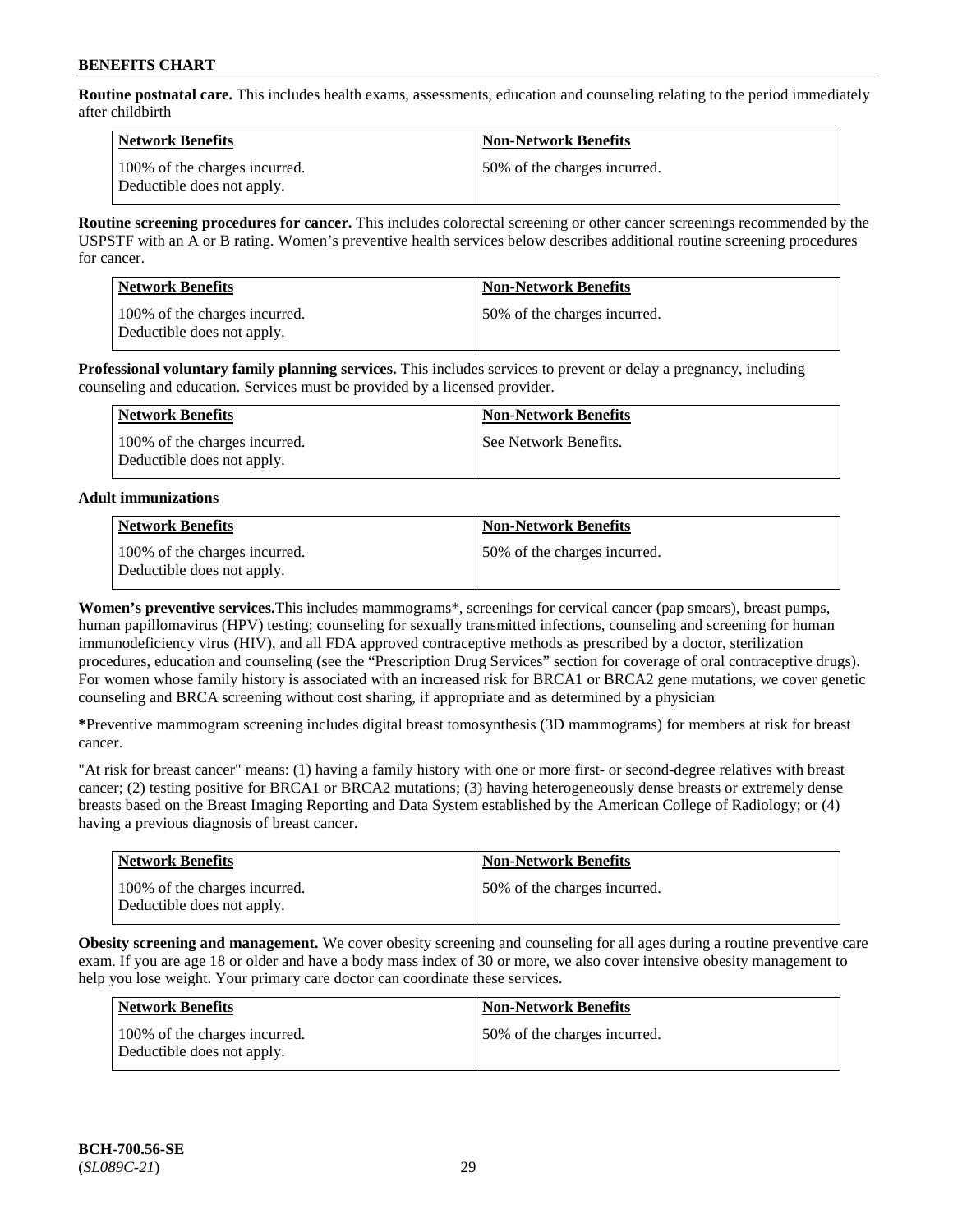**Preventive Medications.** We cover preventive medications currently recommended by USPSTF with an A or B rating if they are prescribed by your medical provider and they are listed on our formulary. Preventive medications are subject to periodic review and modification. Changes would be effective in accordance with the federal rules and reflected in our current medical coverage criteria for preventive care services.

| Network Benefits                                            | <b>Non-Network Benefits</b>  |
|-------------------------------------------------------------|------------------------------|
| 100% of the charges incurred.<br>Deductible does not apply. | 50% of the charges incurred. |

## **In addition to any ACA or state mandated preventive services referenced above, we cover the following eligible services:**

#### **Routine eye and hearing exams**

| <b>Network Benefits</b>                                     | <b>Non-Network Benefits</b>  |
|-------------------------------------------------------------|------------------------------|
| 100% of the charges incurred.<br>Deductible does not apply. | 50% of the charges incurred. |

**Ovarian cancer surveillance tests for women who are at risk.** "At risk for ovarian cancer" means (1) having a family history that includes any of the following: one or more first-degree or second-degree relatives with ovarian cancer, clusters of female relatives with breast cancer or nonpolyposis colorectal cancer; or (2) testing positive for BRCA1 or BRCA2 mutations. "Surveillance tests for ovarian cancer" means annual screening using: CA-125 serum tumor marker testing, transvaginal ultrasound, pelvic examination or other proven ovarian cancer screening tests currently being evaluated by the federal Food and Drug Administration or by the National Cancer Institute.

| <b>Network Benefits</b>                              | <b>Non-Network Benefits</b>                             |
|------------------------------------------------------|---------------------------------------------------------|
| Coverage level is same as corresponding Network      | Coverage level is same as corresponding Non-Network     |
| Benefit, depending on type of service provided, such | Benefit, depending on type of service provided, such as |
| as Diagnostic Imaging Services, Laboratory Services  | Diagnostic Imaging Services, Laboratory Services        |
| Office Visits for Illness or Injury or Preventive    | Office Visits for Illness or Injury or Preventive       |
| Services.                                            | Services.                                               |

**Peak flow meters for members diagnosed with asthma.** Must be prescribed by a licensed provider.

| <b>Network Benefits</b>                                     | <b>Non-Network Benefits</b>  |
|-------------------------------------------------------------|------------------------------|
| 100% of the charges incurred.<br>Deductible does not apply. | 50% of the charges incurred. |

**Glucose meters prescribed by a licensed provider** (other than continuous glucose monitoring systems which are covered under the section "Durable Medical Equipment, Prosthetics, Orthotics and Supplies")

| <b>Network Benefits</b>                                                                        | <b>Non-Network Benefits</b>  |
|------------------------------------------------------------------------------------------------|------------------------------|
| 100% of the charges incurred.<br>Deductible does not apply.                                    | 50% of the charges incurred. |
| Glucose meters are limited to meters on the formulary<br>and must be obtained from a pharmacy. |                              |

#### **Retinopathy screening for members diagnosed with diabetes**

| <b>Network Benefits</b>                                     | <b>Non-Network Benefits</b>  |
|-------------------------------------------------------------|------------------------------|
| 100% of the charges incurred.<br>Deductible does not apply. | 50% of the charges incurred. |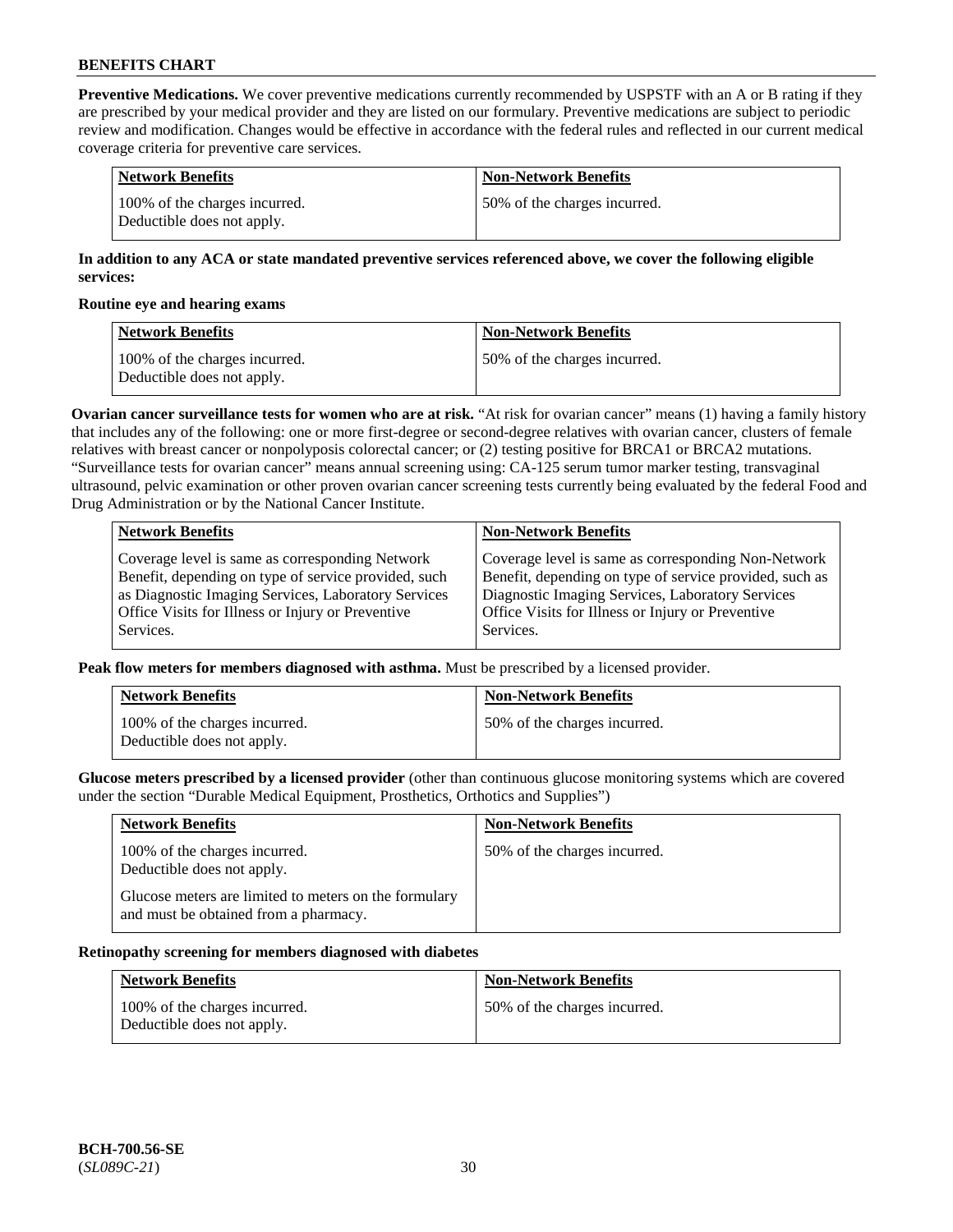## **Hemoglobin A1C testing for members diagnosed with diabetes**

| <b>Network Benefits</b>                                     | <b>Non-Network Benefits</b>  |
|-------------------------------------------------------------|------------------------------|
| 100% of the charges incurred.<br>Deductible does not apply. | 50% of the charges incurred. |

#### **International Normalized Ratio (INR) testing for members diagnosed with liver disease and/or bleeding disorders**

| <b>Network Benefits</b>                                     | <b>Non-Network Benefits</b>  |
|-------------------------------------------------------------|------------------------------|
| 100% of the charges incurred.<br>Deductible does not apply. | 50% of the charges incurred. |

#### **Low-density Lipoprotein (LDL) testing for members diagnosed with heart disease**

| <b>Network Benefits</b>                                     | <b>Non-Network Benefits</b>  |
|-------------------------------------------------------------|------------------------------|
| 100% of the charges incurred.<br>Deductible does not apply. | 50% of the charges incurred. |

#### **Limitations:**

• Services are not preventive if received as part of a visit to diagnose, manage or maintain an acute or chronic medical condition, illness or injury. When that occurs, unless otherwise indicated above, standard deductibles, copayments or coinsurance apply.

#### **Not Covered:**

See "Services Not Covered" in the Group Membership Contract.

## **SPECIFIED NON-NETWORK SERVICES**

#### **Covered Services:**

We cover the following services when you elect to receive them from a non-network provider, at the same level of coverage we provide when you elect to receive the services from a network provider:

- Voluntary family planning of the conception and bearing of children.
- The provider visit(s) and test(s) necessary to make a diagnosis of infertility.
- Testing and treatment of sexually transmitted diseases (other than HIV).
- Testing for AIDS or other HIV-related conditions.

| <b>Network Benefits</b>                                                                                                                            | <b>Non-Network Benefits</b>                    |
|----------------------------------------------------------------------------------------------------------------------------------------------------|------------------------------------------------|
| Coverage level is same as corresponding Network<br>Benefit, depending on type of service provided, such as<br>Office Visits for Illness or Injury. | See Network Benefits for the services covered. |

#### **Not Covered:**

• See "Services Not Covered" in the Group Membership Contract.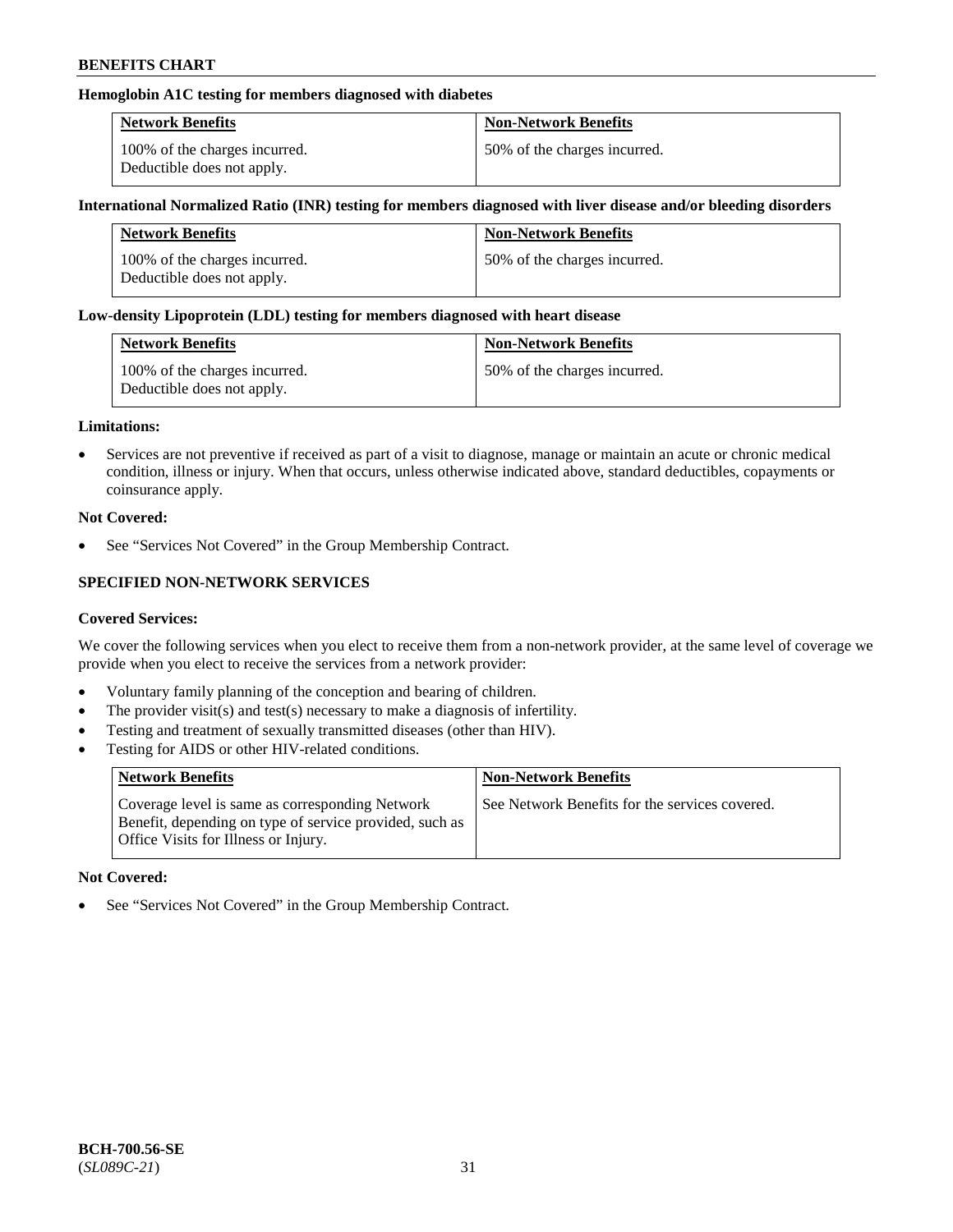## **TELEMEDICINE BENEFIT**

#### **Covered Services:**

Telemedicine services are covered under this Benefits Chart, subject to our medical criteria.

| <b>Network Benefits</b>                                | <b>Non-Network Benefits</b>                            |
|--------------------------------------------------------|--------------------------------------------------------|
| Coverage level is same as corresponding Network        | Coverage level is same as corresponding Non-Network    |
| Benefit, depending upon type of service provided, such | Benefit, depending upon type of service provided, such |
| as Office Visits for Illness or Injury.                | as Office Visits for Illness or Injury.                |

#### **Not Covered:**

See "Services Not Covered" in the Group Membership Contract.

## **TRANSPLANT SERVICES**

#### **Applicable Definitions:**

**Autologous.** This is when the source of cells is from the individual's own marrow or stem cells.

**Allogeneic.** This is when the source of cells is from a related or unrelated donor's marrow or stem cells.

**Autologous Bone Marrow Transplant.** This is when the bone marrow is harvested from the individual and stored. The patient undergoes treatment which includes tumor ablation with high-dose chemotherapy and/or radiation. The bone marrow is reinfused (transplanted).

**Allogeneic Bone Marrow Transplant.** This is when the bone marrow is harvested from the related or unrelated donor and stored. The patient undergoes treatment which includes tumor ablation with high-dose chemotherapy and/or radiation. The bone marrow is reinfused (transplanted).

**Autologous/Allogeneic Stem Cell Support.** This is a treatment process that includes stem cell harvest from either bone marrow or peripheral blood, tumor ablation with high-dose chemotherapy and/or radiation, stem cell reinfusion, and related care. Autologous/allogeneic bone marrow transplantation and high dose chemotherapy with peripheral stem cell rescue/support are considered to be autologous/allogeneic stem cell support.

**Designated Transplant Center.** This is any health care provider, group or association of health care providers designated by us to provide services, supplies or drugs for specified transplants for our members.

**Transplant Services.** This is transplantation (including transplants) of the human organs or tissue listed below, including all related post-surgical treatment and drugs and multiple transplants for a related cause. Transplant services do not include other organ or tissue transplants or surgical implantation of mechanical devices functioning as a human organ, except surgical implantation of an FDA approved Ventricular Assist Device (VAD) or total artificial heart, functioning as a temporary bridge to heart transplantation.

Prior authorization is required prior to consultation to support coordination of care and benefits.

## **Covered Services:**

We cover eligible transplant services (as defined above) while you are covered under this Benefits Chart. Transplants that will be considered for coverage are limited to the following:

- Kidney transplants for end-stage disease.
- Cornea transplants for end-stage disease.
- Heart transplants for end-stage disease.
- Lung transplants or heart/lung transplants for: (1) primary pulmonary hypertension; (2) Eisenmenger's syndrome; (3) endstage pulmonary fibrosis; (4) alpha 1 antitrypsin disease; (5) cystic fibrosis; and (6) emphysema.
- Liver transplants for: (1) biliary atresia in children; (2) primary biliary cirrhosis; (3) post-acute viral infection (including hepatitis A, hepatitis B antigen e negative and hepatitis C) causing acute atrophy or post-necrotic cirrhosis; (4) primary sclerosing cholangitis; (5) alcoholic cirrhosis; and (6) hepatocellular carcinoma.